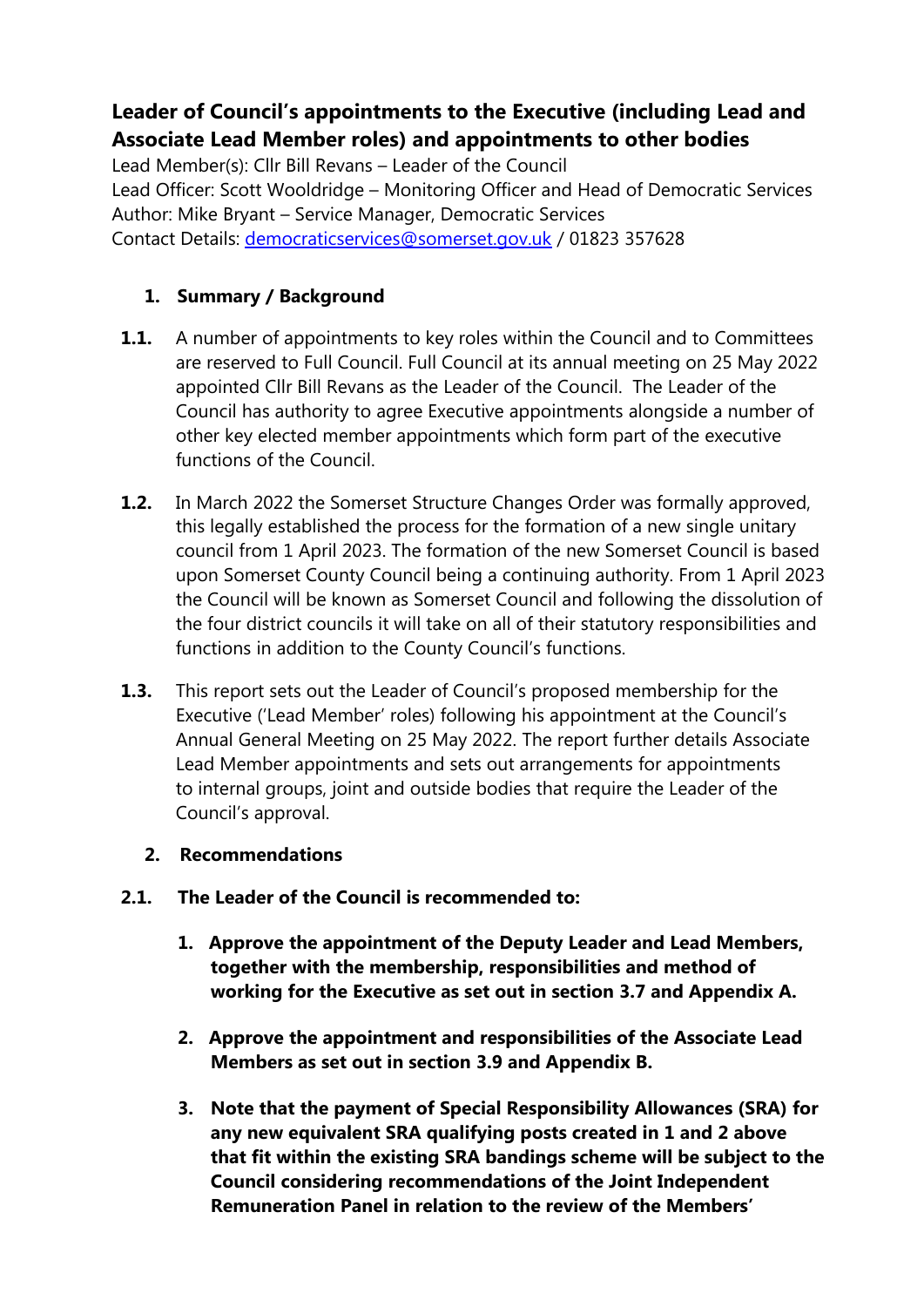**Allowances Scheme.**

- **4. Approve the key appointments in Appendix C (which are the responsibility of the Leader) which includes the elected member membership of the Somerset Health and Well-Being Board and the nominated members to the Somerset Waste Board, and delegate to the Monitoring Officer authority, in consultation with the Leader of the Council, to make amendments to appointments which are the responsibility of the Leader and for this delegation to last until the inaugural Annual General Meeting of the new Somerset Council**
- **5. Agree to ask the Monitoring Officer to prepare any amendments to the content of the Council's 'executive arrangements' within the Constitution as required by recommendations 1-3 above.**
- **6. Delegate responsibility to the Monitoring Officer in consultation with the Leader of the Council to agree the 2023 programme of ordinary meetings of the Executive.**

## **3.Reasons for recommendations**

- **3.1.** The County Council has operated a Leader and Executive/Cabinet model since 2001, under which the majority of functions that the Council undertakes are now the responsibility of a small number of councillors operating as an 'Executive' or 'Cabinet'. The Leader has responsibility for agreeing the executive arrangements.
- **3.2.** Councillor Bill Revans has been appointed as the Leader of the Council by the County Council on 25 May 2022 and as such this report has been prepared to confirm the membership of the Executive and Lead Member roles which are the Leader's responsibility under the Council's Constitution.
- **3.3.** This report also sets out proposals for other key elected member appointments such as to the Somerset Waste Board and the Somerset Health & Well-Being Board so that these are able to function and meet in order to undertake their roles. The report also details appointments to Associate Lead Member roles to provide support to Lead Members and succession planning for the future.

There are a number of other appointments that are the Leader's responsibility such as the appointment of elected members to internal groups, joint and outside bodies. It is further proposed that the Leader agrees a delegation to the Monitoring Officer to finalise these appointments as necessary.

**3.4.** The Leader of the Council and the Executive will continue to be responsible for the discharge of all the executive functions of the Council under Education and Social Services legislation and in its capacity as Highway Authority (other than those public rights of way determinations exercised by the Regulation Committee), County Planning Authority (other than the determination of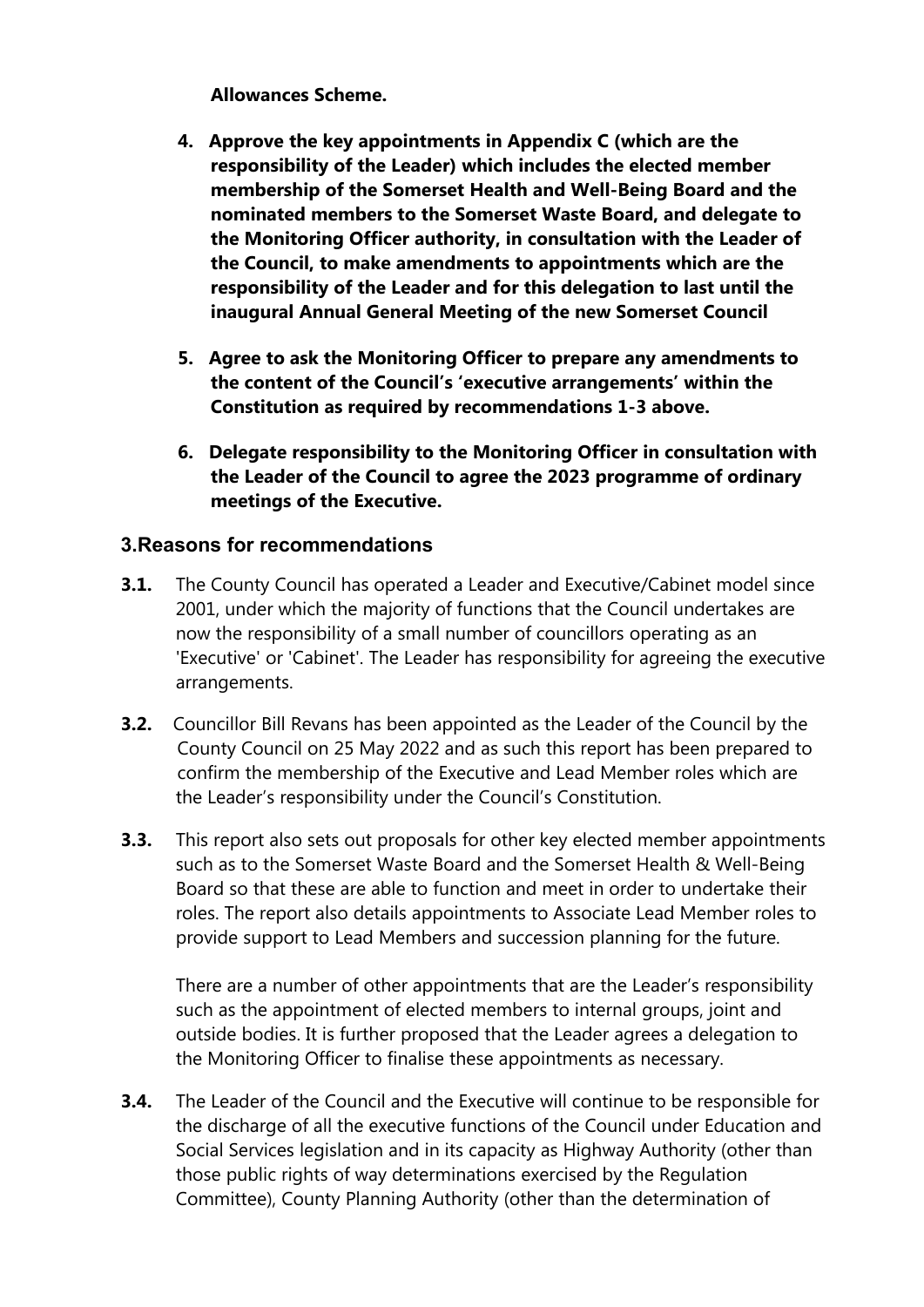planning applications), Waste Disposal Authority, Public Transport Authority and Traffic Authority and for all its statutory duties, including the exercise of relevant powers not specifically delegated by the Council to other Committees.

- **3.5.** The Leader of Council allocates all Executive decision-making responsibilities (covering Key and Non-Key Decisions) and functions, including any 'local choice' functions, where appropriate, delegated by Full Council. The Leader is proposing no changes to the current allocation of such responsibilities to:
	- (a) the Leader;
	- (b) the Executive (formerly known as the Cabinet);
	- (c) the Traffic Regulation Order Sub-Committee of the Cabinet;
	- (d) jointly to two Lead members
	- (e) individual Lead members;
	- (f) the Somerset Waste Board; and
	- (g) Senior Leadership Team Officers.

## Cabinet Membership and Cabinet Member Roles & Responsibilities

- **3.7** The Leader of the Council wishes to appoint a 10-member Executive. Member roles are detailed below:
	- Leader of the Council
	- Deputy Leader of the Council and Lead Member on Finance and Human Resources
	- Lead Member for Children and Families
	- Lead Member for Adult Social Care
	- Lead Member for Transport and Digital
	- Lead Member for Public Health, Equalities and Diversity
	- Lead Member for Local Government Reorganisation and Prosperity
	- Lead Member for Environment and Climate Change
	- Lead Member for Development and Assets
	- Lead Member for Communities

To provide support to the Executive and to aid succession planning, the Leader of the Council intends to appoint to the following Associate Lead Member appointments: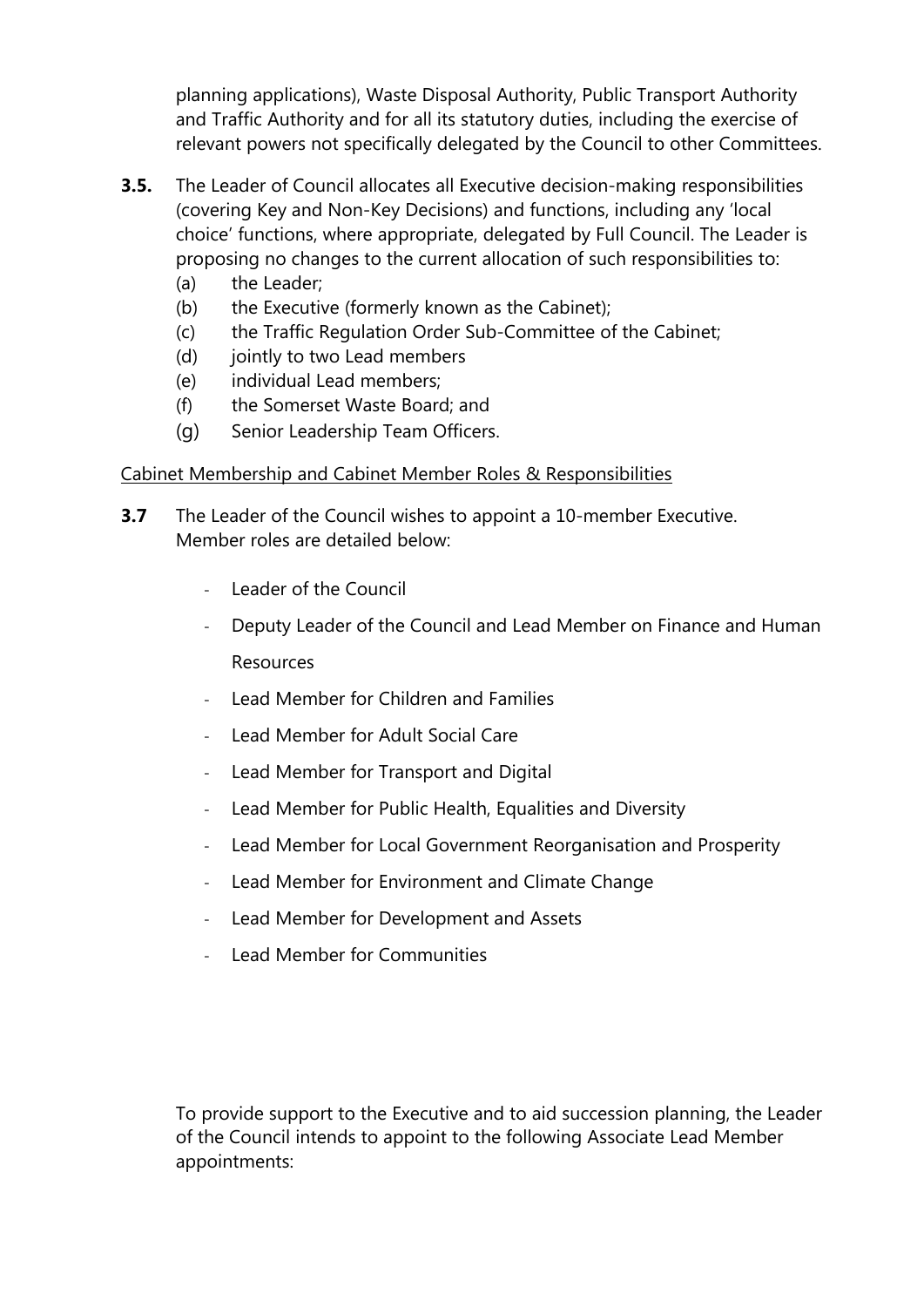- Associate Lead Member for Governance and Communications
- Associate Lead Member for Finance
- Associate Lead Member for Education
- Associate Lead Member for Public Health
- Associate Lead Member for Adult Social Care
- Associate Lead Member for Economic Development and Inward Investment
- Associate Lead Member for Transport and Digital
- Associate Lead Member for Environment & Climate Change
- Associate Lead Member for Development & Assets
- Associate Lead Member for Communities

Appendix A provides further details regarding the proposed Lead Member posts, their main responsibilities and the members that the Leader is proposing to appoint to those posts. This also shows the proposed appointment of the Deputy Leader of the Council which is also within the gift of the Leader. Associate Lead Members cannot legally be given the full range of Lead Members responsibilities and therefore they cannot take formal decisions.

- **3.8** In terms of the executive decision-making Cllr Revans has indicated that to ensure continuity no changes will be made – so it is proposed that:
	- The definition of key and non-key decisions will remain unchanged as will the key and non-key decision processes contained within the Constitution.
	- The Executive (Cabinet) Scheme of Delegation will continue unchanged.
	- The Executive (formerly Cabinet) meeting arrangements will continue unchanged.

Note that the Chair and Vice-Chair of the Council and members performing Overview & Scrutiny or Regulation Committee functions cannot be members of the Executive due to legislation.

In the event that a Lead Member is unable to discharge his/her specific decision making functions for any reason (e.g. illness or holiday), the Leader (or in the Leader's absence or his/her inability to act – the Deputy Leader) may discharge those functions or decisions. Associate Lead Members cannot substitute or act as a Lead Member in their absence.

#### Associate Lead Members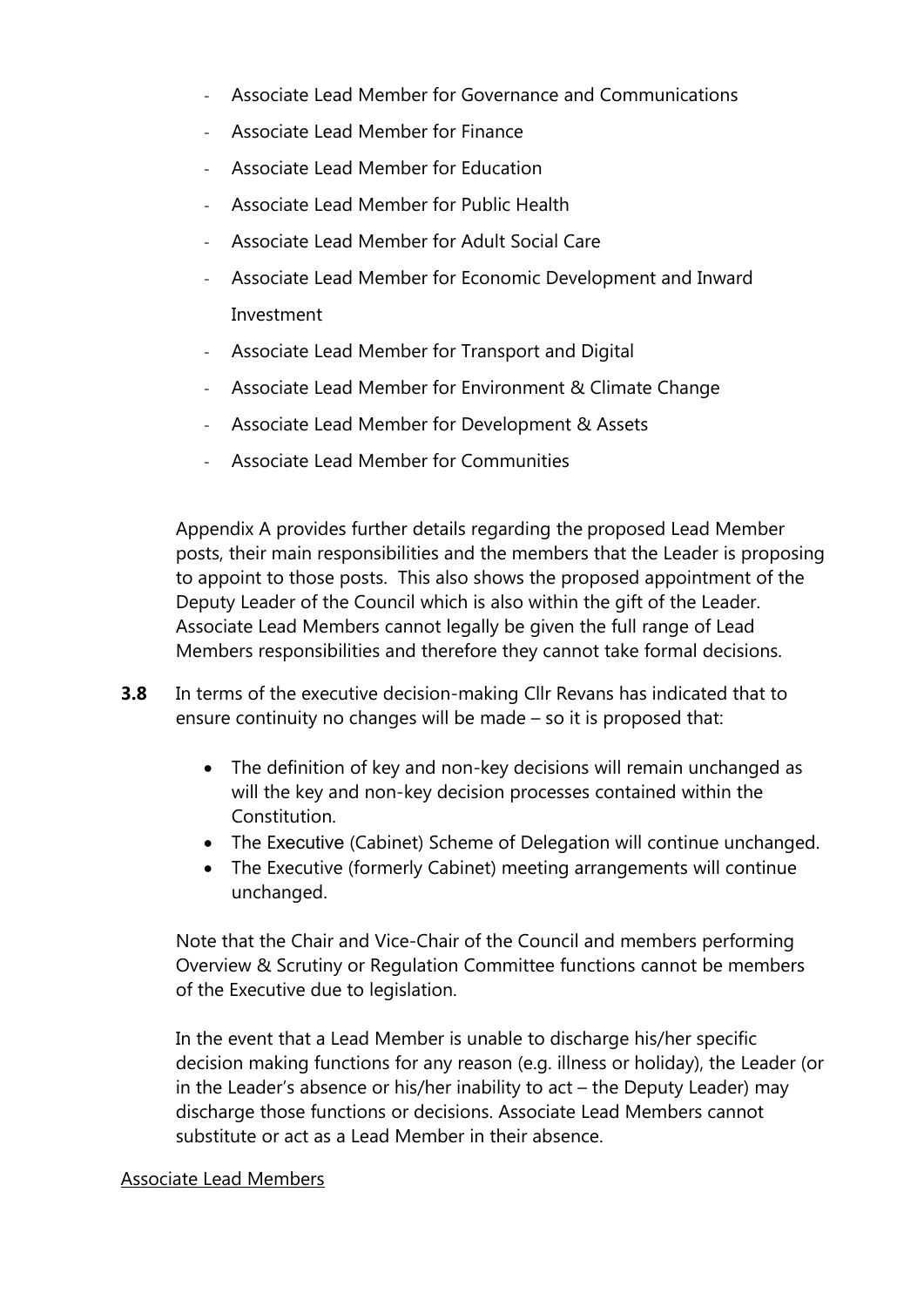- **3.9** The Leader of the Council is able to appoint Associate Lead Members in support of the Lead Members. Associate Lead Members are not able to take decisions, but they can advise Lead Members and the Executive and:
	- Lead on specific areas to be determined by the Lead Member.
	- Focus on information gathering and understanding key policy/service delivery areas.
	- Assist with the development of options and policies for consideration by the Lead Member.
	- Brief and make recommendations to Lead Members and others on the relevant issues that affect the decision making; and represent or deputise for the Lead Member at non-decision making meetings or events as necessary.

As an aid, the role of an Associate Lead Member could be compared to the Junior Minister roles of central government as they have no formal or legal powers of their own and instead provide a useful policy development and support role for their Lead Members. These roles also provide a valuable personal development opportunity and improve the resilience of the Council.

Appendix B sets out proposed Associate Lead Member appointments for the period 2022-23 together with the detail of their proposed roles.

Where an Associate Lead Member is temporarily unable to perform their role e.g. due to illness, then the relevant Lead Member is able to appoint a temporary Associate Lead Member. In these instances the Leader of the Council will be consulted and the Monitoring Officer informed.

## Somerset Health and Well-Being Board

**3.10** The Somerset Health and Well-being Board is a formal committee of the Council established under Section 194 of the Health and Social Care Act 2012. The Council has responsibility for approving the overall membership of the Board.

The Board is a unique constitutional entity in the local government world for several reasons:

- (1) It has specific legislative decision-making responsibilities to exercise on behalf of the Council including the undertaking of the Joint Strategic Needs Assessment and the agreement of the Somerset Heath and Wellbeing Strategy.
- (2) The Council is able to agree, and has agreed, voting arrangements on the Board that include giving elected members, officers of the Council, health professionals and partner representatives full voting rights.
- (3) Although Full Council has responsibility for approving the Board's Constitution in consultation with the Board, the Council Leader is responsible for appointing the County Council's elected representatives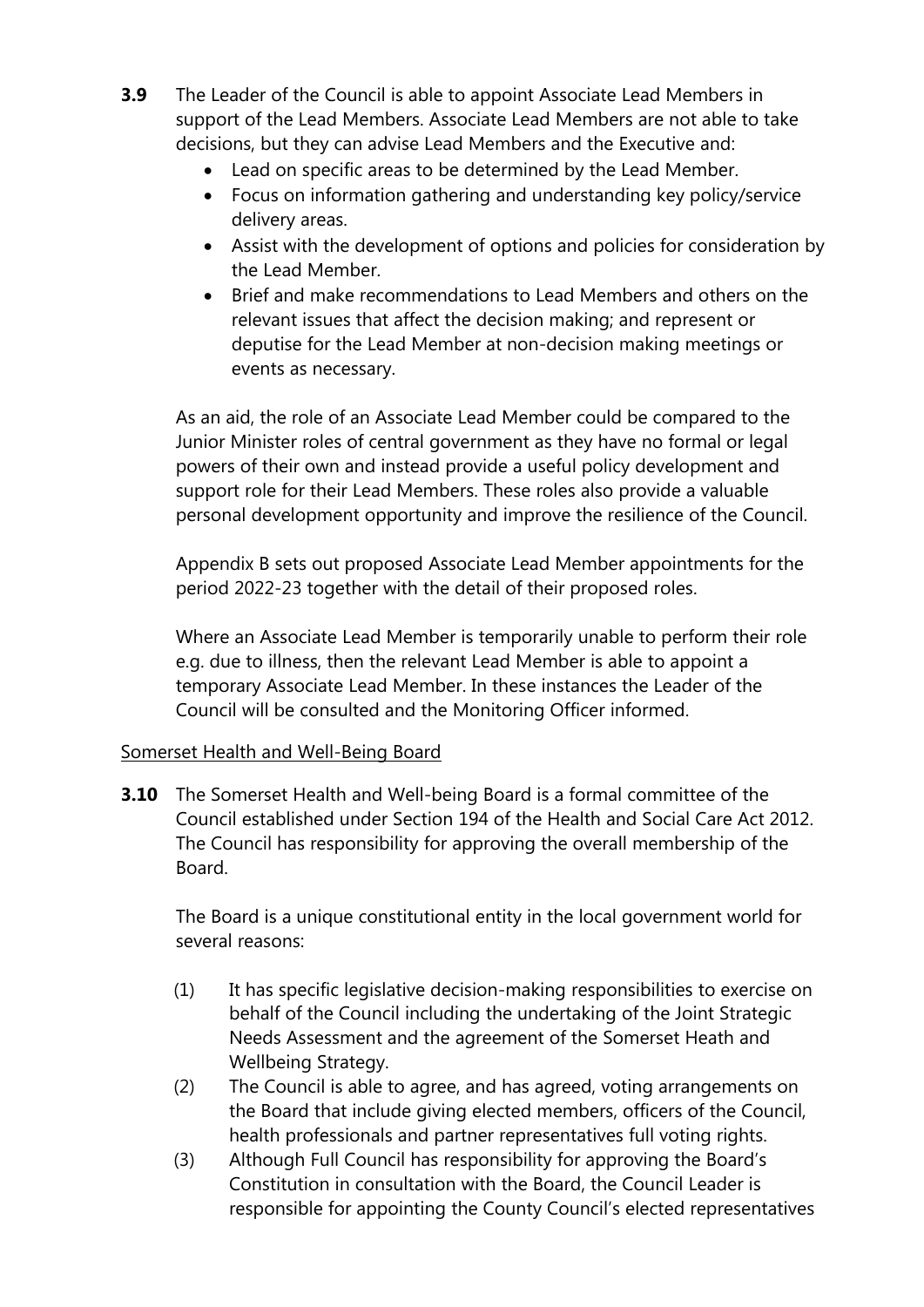to the Board in accordance with the membership agreed by the Council.

(4) The Government has relaxed specific provisions in the Local Government Act 1972 and the Local Government Housing Act 1989 to enable it to function in the way outlined above.

Under the legislation, the Council decides the number of places that it will have on the Board for elected members and decides whether or not those places are politically proportioned or not according to the respective strengths of the political groups on the Council. The Council has previously decided that the Board's membership should include 5 elected members from the Council to include the relevant Lead Members and member(s) of the Opposition. The Leader of Council has responsibility for electing the Chair of the Board from within the Council's elected member representation and appointing up to 2 Vice-Chair, 1 of which should be from the health sector.

It is proposed that the Lead Member for Public Health, Equalities and Diversity is appointed as the Chair of the Somerset Health & Well-Being Board. It is further proposed that a delegation be put in place to the Monitoring Officer following consultation with the Leader of the Council regarding the appointment of the Vice-Chair and that the representative from the Clinical Commissioning Group (to become ICB in June) is appointed as the second Vice-Chair.

Appendix C sets out the full membership of the Board for the approval of the Leader.

Where the appointed members of the board are unable to attend a meeting or perform their duties, their roles cannot be undertaken by a substitute member.

#### Somerset Waste Board

**3.11** The Leader has delegated to the Board the County Council's statutory functions as Waste Disposal Authority, together with the delegation of powers under Local Government Act 2003 in relation to the ability to charge for discretionary services such as the use of discretionary recycling sites/services that are not provided under Section 51 Environmental Protection Act 1990.

The Board is a Joint Committee of Somerset County Council, Mendip District Council, Sedgemoor District Council, South Somerset District Council and Somerset West and Taunton Council. The Board was established under sections 101(5) and 102 of the Local Government Act 1972 and other relevant enabling legislation.

Each Council appoints two of its elected Members to be its representatives on the Board. One of the authority's appointed Members must be the relevant Lead Member for waste and/or the environment. Where a substitute takes the place of a Lead Member then the substitute must also be a Member of the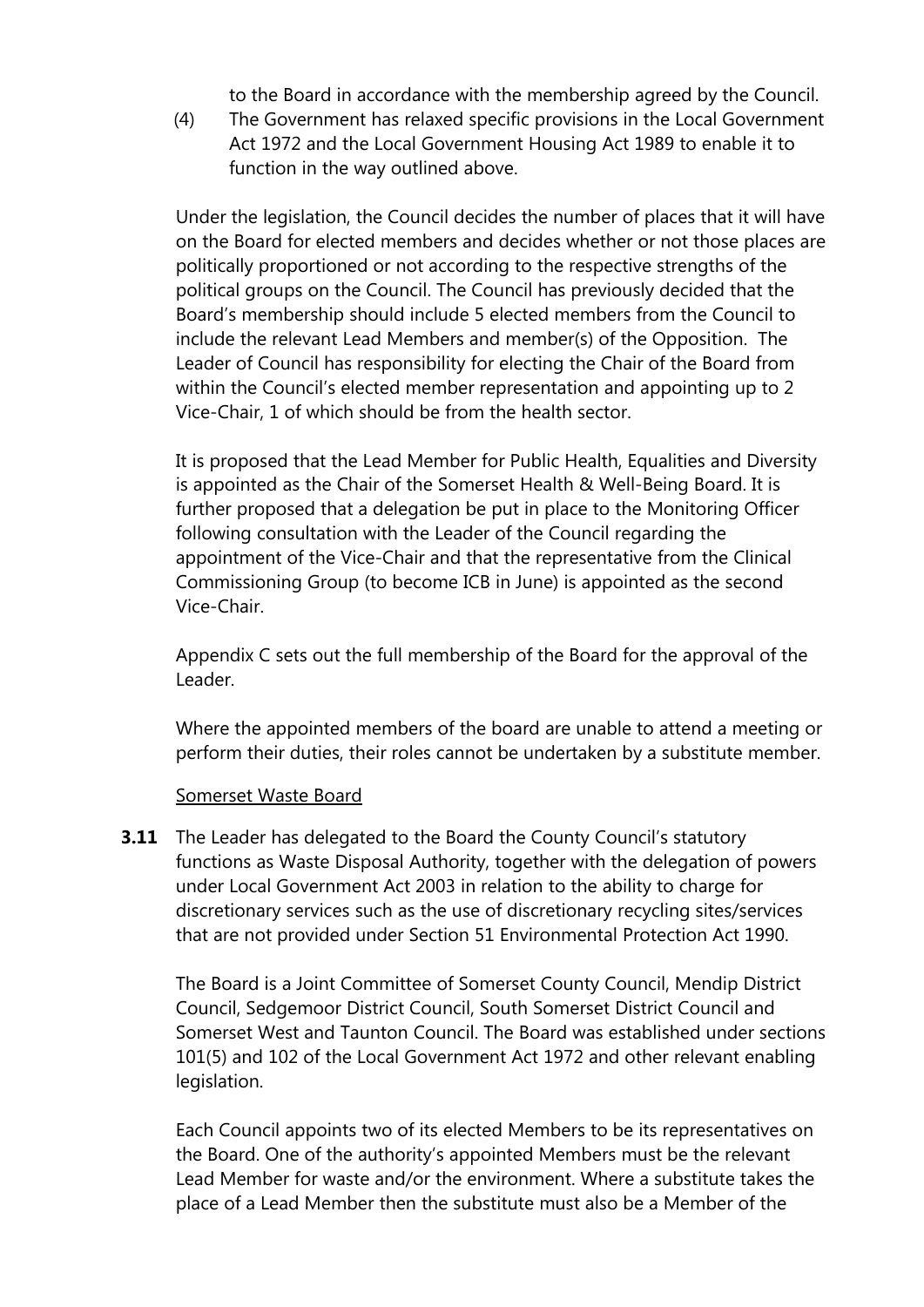#### Executive.

It is proposed that Cllr Sarah Dyke (as relevant Lead Member for the Environment and Climate Change) is appointment as the Chair of the Somerset Waste Board until 31 March 2023 (Vesting day for the new Somerset Council) at which point the requirement for joint working arrangements will cease as full responsibility for all waste services in the county will pass to the new Somerset Council. It is further proposed that a delegation be put in place to the Monitoring Officer regarding the County Councils second appointment to the Board following consultation with the Leader of the Council.

Appointments to Internal Groups, Joint and Outside Bodies

**3.12** The schedule attached as Appendix C sets out details of member appointments to internal groups, joint and outside bodies that fall under the Leader of Council's responsibility to appoint. This schedule is incomplete and further work is in progress. It is proposed that the Leader delegate authority to the Monitoring Officer to finalise and confirm these appointments and any changes to them in agreement with the Leader and following consultation with the other group leaders.

#### Programme of Ordinary Meetings of the Executive

**3.13** The Executive's role is to consider key strategic, policy or operational decisions or where there are significant cross-cutting issues e.g. submitting recommendations on Plans and Strategies requiring approval by Full Council.

The quorum for a meeting of the Executive will be four Lead Members. Dates for meetings of the Executive for 2022 are as proposed below:

 July 2022 August 2022 September 2022 October 2022 November 2022 December 2022

It is proposed that responsibility to agree 2023 dates is delegated to the Monitoring Officer following consultation with the Leader of the Council.

Extraordinary meetings of the Executive may be called by the Leader or three Lead Members. Details of scheduled Executive meeting dates are available on the Council's website.

Executive meetings will be open to the press and public but they may be excluded where information of an exempt or confidential nature is being discussed.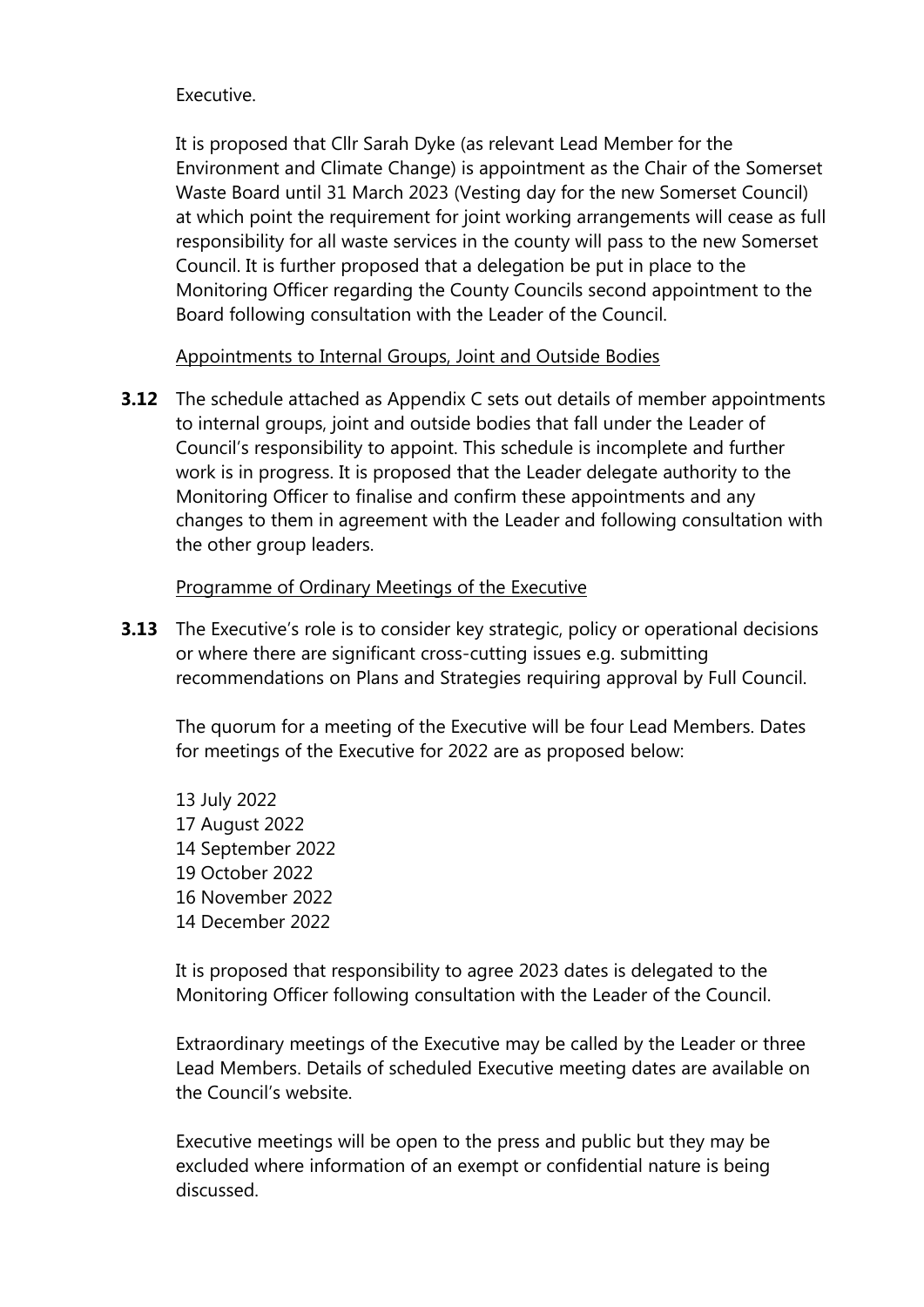Public question time arrangements at meetings of the Executive will remain unchanged – members of the public may address the Executive at their meetings, ask questions of the Executive, or present a petition provided notice of the intention has been given to the relevant Committee Administrator in the Democratic Services Team in writing by 12 noon three clear working days before a Cabinet meeting. The Leader or Deputy Leader have the discretion to vary these arrangements.

## **4. Other options considered**

**4.1** None considered, these proposals reflect the Leader of the Council's wishes. The proposals seek to support the transition to the new Somerset Council on 1 April 2023.

## **5. Links to County Vision, Business Plan and Medium-Term Financial Strategy**

**5.1** These recommendations seek to enable good and effective management of the council's business and ultimately good outcomes for citizens and service users. These arrangements are intended to enhance the County Council's ability to effectively pursue its vision as set out in the County Plan and Business Plan. The Executive arrangements of the Council are key elements within the Council's Constitution which is the key governance document of the Council and facilitates delivery of the County Plan.

#### **6. Consultations and co-production**

**6.1** Cllr Revans has discussed the proposals in this report with the members of his political group and announced his proposals at the Full Council meeting on 25 May 2022.

## **7. Financial and Risk Implications**

**7.1** The increase in the overall number of Lead Members (formerly Cabinet Member) and Associate Lead Members (formerly Junior Cabinet Member) posts will see an increase Special Responsibility Allowance (SRA) payments.

In addition to the Leader of the Council, the Executive (formerly Cabinet) will increase from 8 Cabinet Members to 9 Lead Members – the SRA paid to a Lead Member is £18,787 p/a.

Additionally there will be an increase of 8 members appointed as Associate Lead Members (formerly Junior Cabinet Members) – the SRA paid to an Associate Lead Member is £2,348 p/a.

As above the proposed additional Lead Member and Associate Lead Members appointments have been costed and they represent an additional cost of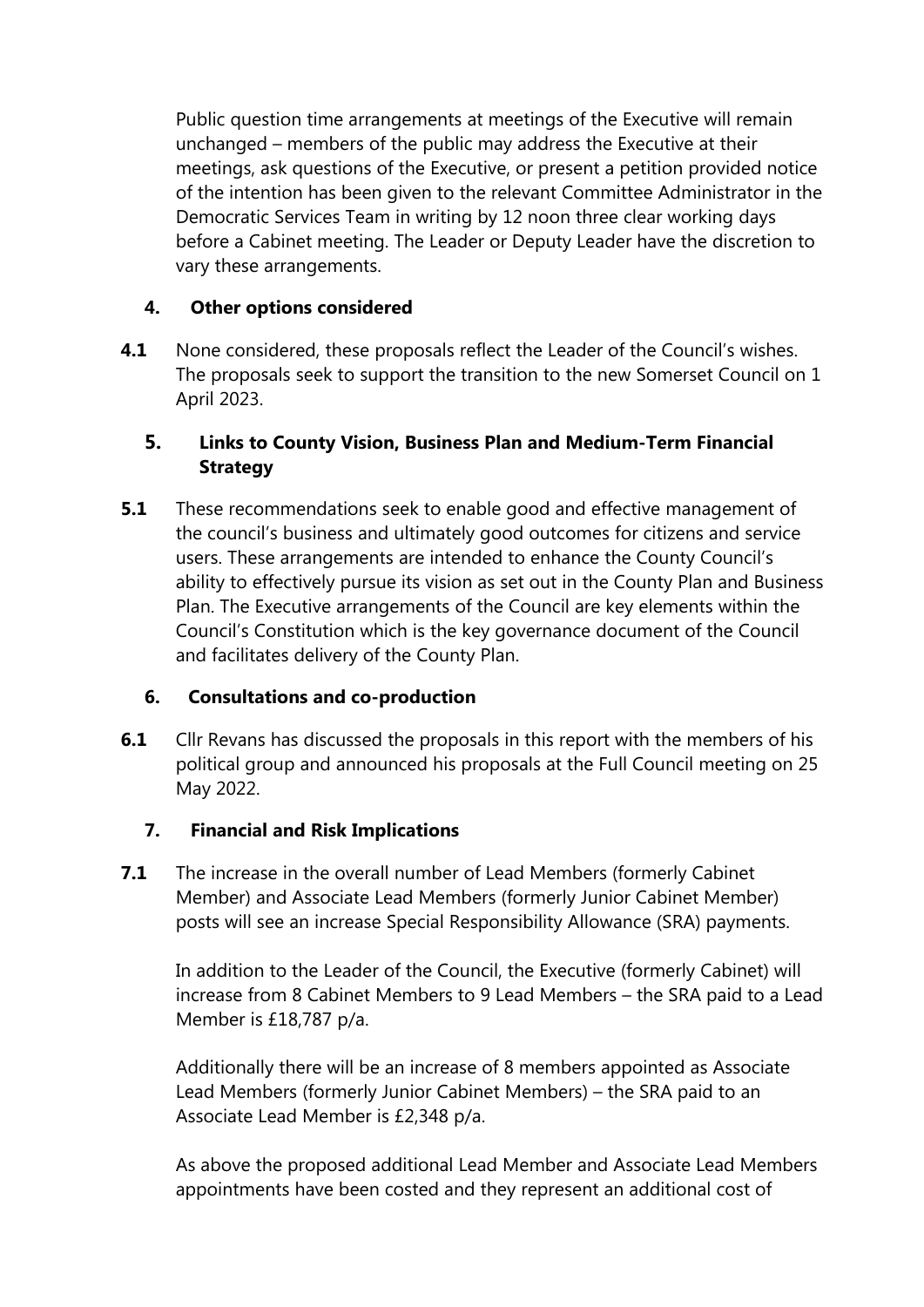£31,310 in 2022/23 and £40,392 in 2023/24. Subject to the approval of the Council to the proposed new SRAs, funding will need to be allocated from the Contingency Budget to the Members Allowances Budget to offset these additional costs.

**7.2** Failure to agree the changes proposed may hinder the delivery of Council services and key programmes / projects such as the change programme as the Executive has a key role in day to day decision making in relation to policy setting and service delivery. It could also leave the Council exposed to potential challenge and limit the ability of the Senior Leadership Team to operate effectively.

| ˈ Likelihood | $1 - 2 - 1$<br><b>IIIIDACL</b> | $\sim$<br>NISK SCOTE |  |
|--------------|--------------------------------|----------------------|--|

## **8. Legal and HR Implications**

- **8.1** Under the Local Government Act 2000 and Local Government and Public Involvement Act 2007, the Leader of the Council may appoint the Deputy Leader and an Executive of his choosing, set the Executive portfolios and decide how executive functions are to be discharged. The size of the Executive (including the Leader of the Council) can be between 3 and 10 members of the Council.
- **8.2** There are no direct HR implications resulting from this decision.

#### **9. Other Implications**

#### **9.1 Equalities Implications**

The Council's duty under Section 149 of the Equality Act 2010 is to have "due regard" to the matters set out in relation to equalities when considering and making decisions on the provision of services. Members must consider the effect that implementing a particular policy will have in relation to equality before making a decision. It is highlighted that the proportion of women in Lead Member and Associate Lead Member roles has increased to 55% compared to 45% for the 2017-2022 former Cabinet. No specific implications have been identified. An Equalities Impact Assessment is not considered necessary for this decision as there are no direct impacts.

#### **9.2 Community Safety Implications**

There are no direct Community Safety implications resulting from this decision.

## **9.3 Sustainability Implications**

There are no direct Sustainability implications resulting from this decision.

#### **9.4 Health and Safety Implications**

There are no direct Health and Safety implications resulting from this decision.

#### **9.5 Health and Wellbeing Implications**

There are no direct Health and Wellbeing implications resulting from this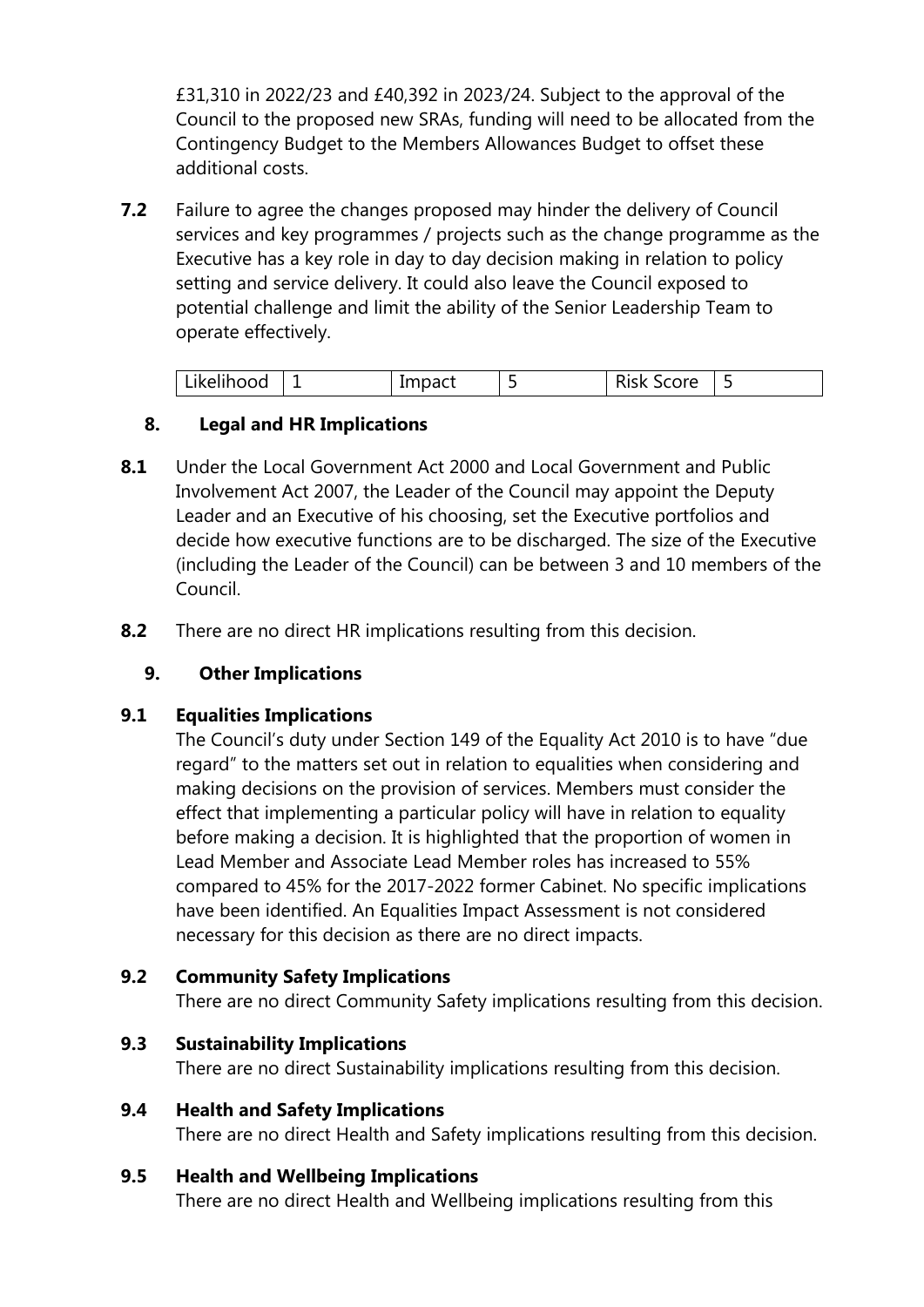decision.

#### **9.6 Social Value**

There are no direct Social Value implications resulting from this decision.

## **10. Scrutiny comments / recommendations:**

**10.1** Not applicable.

### **11. Background**

**11.1** The Council has operated a Leader and Cabinet model since 2001, under which the majority of functions that the Council undertakes are now the responsibility of the Leader and their Executive of up to 10 members operating as an 'Executive' or 'Cabinet'. The Leader has responsibility for agreeing the executive arrangements

## **12. Background Papers**

**12.1** Not applicable.

## **Report Sign-Off**

| Legal Implications               | Honor Clarke                   | 25/05/22 |
|----------------------------------|--------------------------------|----------|
| Governance                       | Scott Wooldridge               | 25/05/22 |
| Corporate Finance                | Jason Vaughan                  | 25/05/22 |
|                                  |                                |          |
| Human Resources and ICT          | Chris Squire                   | 25/05/22 |
| Property                         | Paula Hewitt / Oliver Woodhams | N/A      |
| Procurement                      | <b>Claire Griffiths</b>        | N/A      |
| Senior Manager                   | <b>Patrick Flaherty</b>        | 25/05/22 |
| <b>Commissioning Development</b> | Sunita Mills / Ryszard Rusinek | N/A      |
| <b>Informed about proposals</b>  |                                |          |
| in the report                    |                                |          |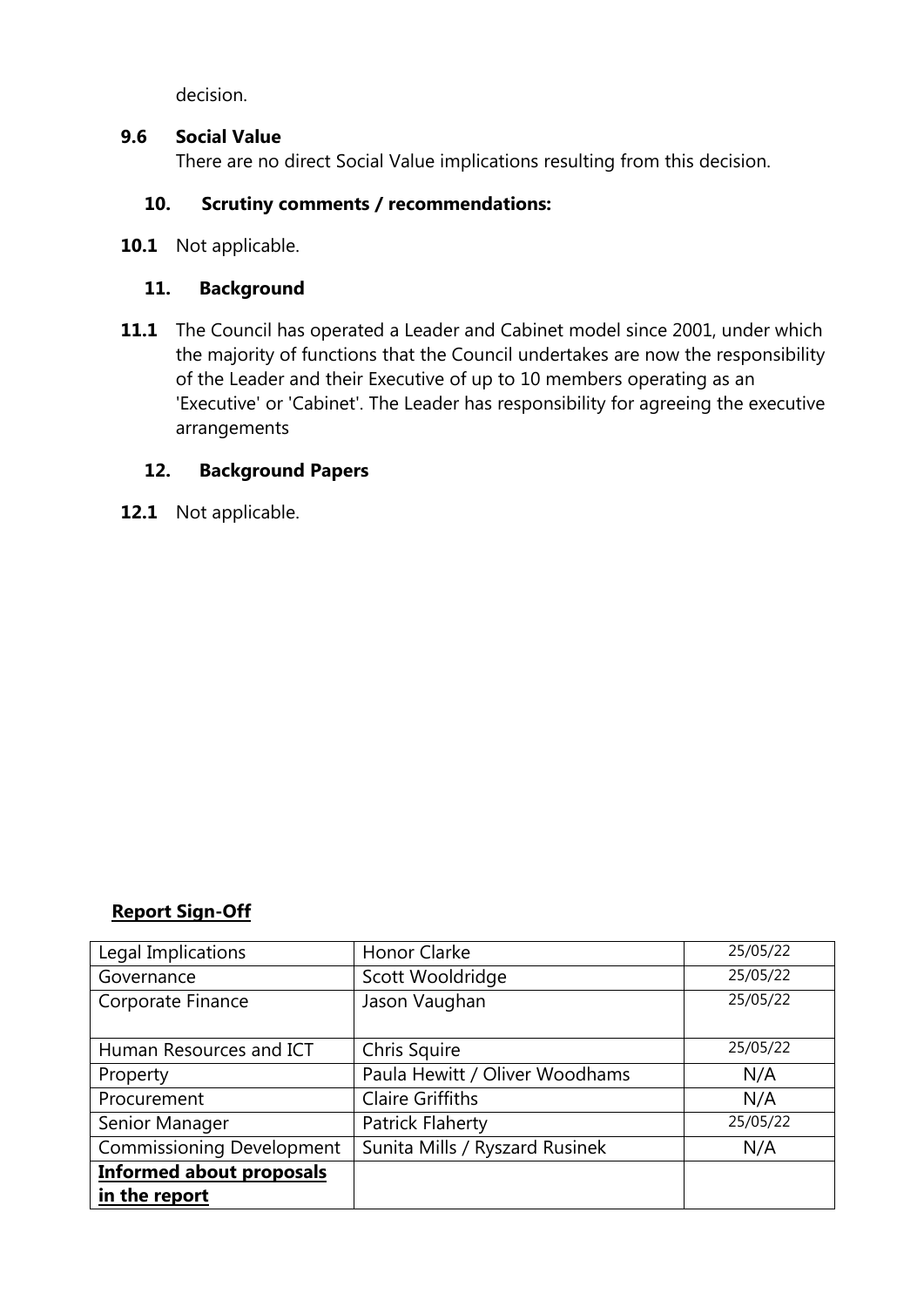| Local Member                   | n/a                          | n/a      |
|--------------------------------|------------------------------|----------|
| <b>Opposition Spokesperson</b> | <b>Cllr David Fothergill</b> | 25/05/22 |
| <b>Scrutiny Chair</b>          | Cllr Gwil Wren               | 25/05/22 |

# **Appendix A**

# **Leader of the Council and Lead Member responsibilities**

| <b>Leader of the Council:</b><br><b>Cllr Bill Revans</b> | Deputy Leader of the Council and Lead<br><b>Member on Finance and Human</b> |
|----------------------------------------------------------|-----------------------------------------------------------------------------|
|                                                          | <b>Resources:</b><br><b>Cllr Liz Leyshon</b>                                |
|                                                          |                                                                             |
| • Overall responsibility for the Council                 | • Lead Member for development and                                           |
| and its organisational design                            | oversight of Medium-Term Financial                                          |
| • Developing and Setting the Strategy                    | Plan and Annual Budget                                                      |
| and Vision for the whole organisation                    | • Lead member for governance and                                            |
| • Providing overall leadership and                       | internal control framework                                                  |
| direction working closely with the rest                  | • Financial Management overview                                             |
| of Cabinet and the Senior Leadership                     | (Capital and Revenue)                                                       |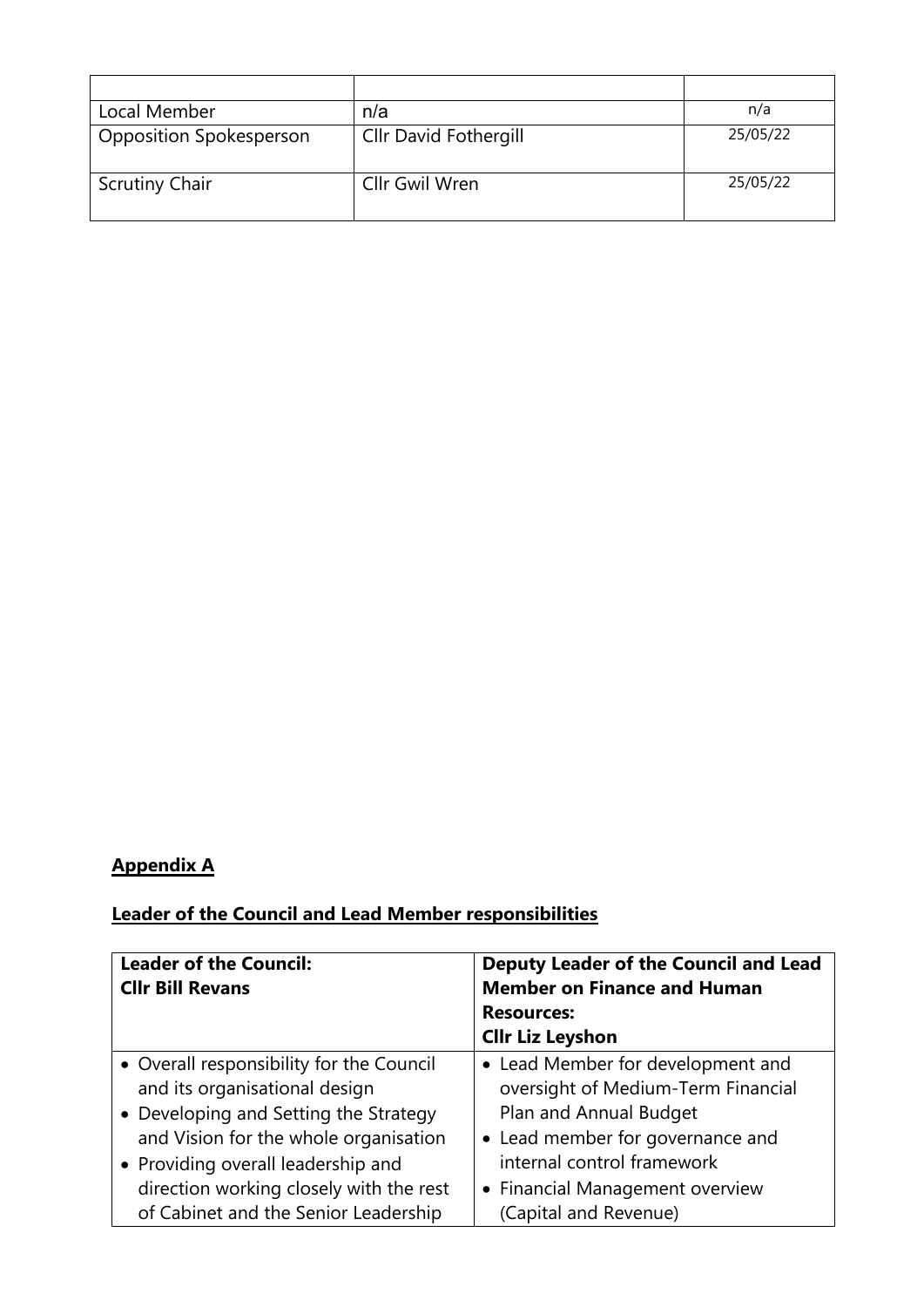| <b>Lead Member for Adult Social Care:</b> | <b>Lead Member for Children and Families:</b> |
|-------------------------------------------|-----------------------------------------------|
| <b>Cllr Heather Shearer</b>               | <b>Cllr Tessa Munt</b>                        |
| • All responsibilities of statutory Lead  | • All responsibilities of the statutory       |
| <b>Member for Adult Social Care role</b>  | <b>Lead Member for Children role</b>          |
| • Lead Member for Adult Social Services   | • Lead Member for Children's Services,        |
| • Developing integrated services with     | • Implementation of the Children's &          |
| health and the voluntary sector           | Young People's and associated plans           |
| • Developing and commissioning the        | (shared with Lead Members for Adults,         |
| independent care provider market          | <b>Health and Public Health Nursing</b>       |
| • Services for adults with learning       | services)                                     |
| disabilities and/or autism                | • Engagement of children and parents in       |
| • Services for adults with mental health  | all aspects of the Council's services.        |
| needs                                     | • Children's Workforce Strategy (shared       |
| • Services for older people               | with Lead Member for Human resources)         |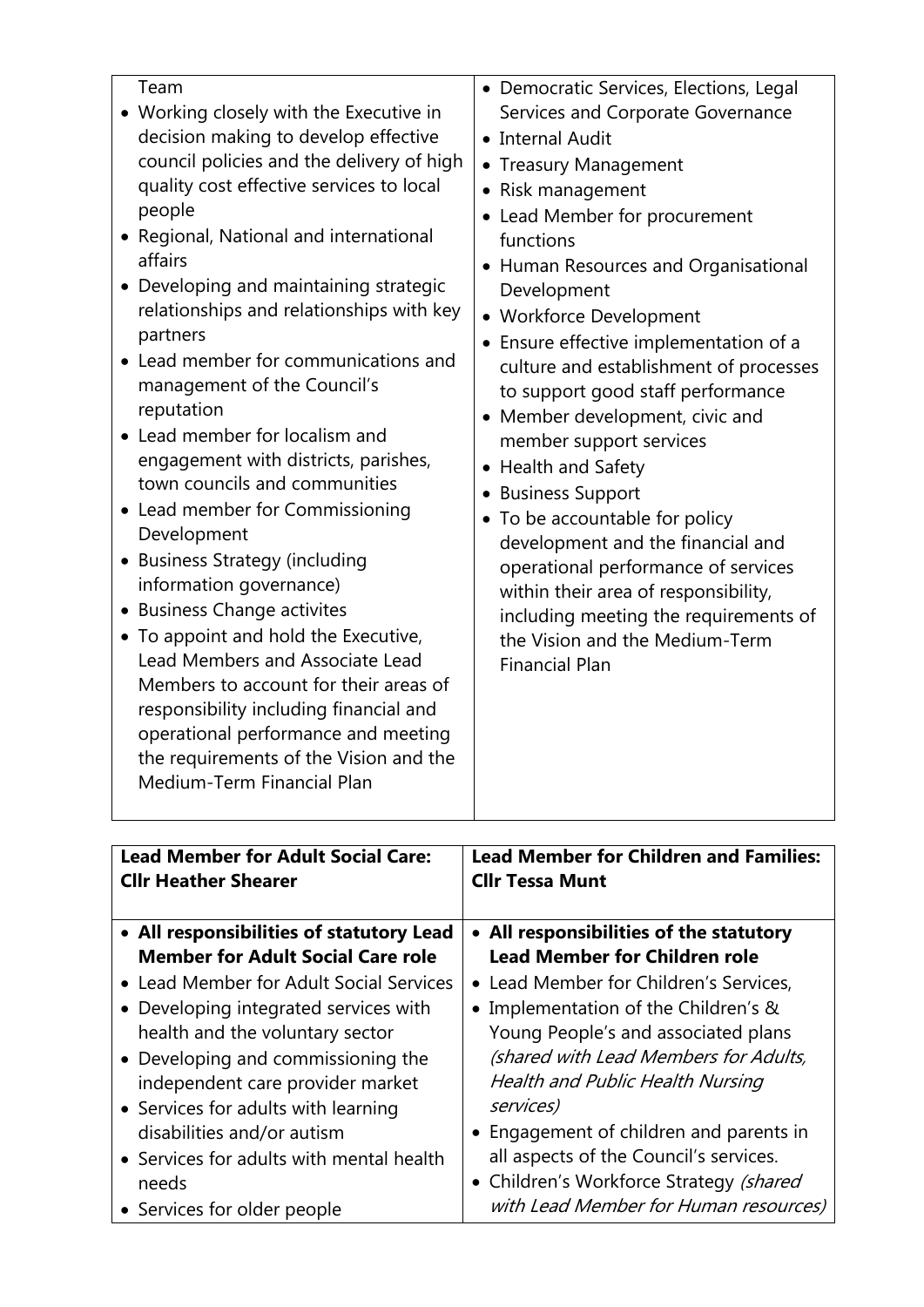| • Support for carers<br>• Close working with Care Quality<br>Commission<br>• Safeguarding adults<br>Delivery of Personalisation Agenda<br>$\bullet$<br>and Personal Budgets<br>• Reablement and regaining<br>independence<br>• Oversee the delivery of ASC Charging<br>Reform and ASC Assurance<br>To be accountable for policy<br>$\bullet$<br>development and the financial and<br>operational performance of services<br>within their area of responsibility,<br>including meeting the requirements of<br>the Vision and the Medium-Term<br><b>Financial Plan</b> | Delivery of commissioned services to<br>$\bullet$<br>support Children, young people and<br>families health and well being<br><b>Family Hubs</b><br>Developing integrated services with the<br>NHS to support children young people<br>and families<br>• Youth Services and Young Carers<br>• Commissioned Early Help and<br>Prevention services (shared with Lead<br>Member for Public Health)<br>Child Poverty (shared with Lead Member<br>for Public Health)<br>Delivery of Children's Social Care<br>services<br>• Safeguarding Partnership arrangements<br>across all Council services and with<br>partner agencies.<br>• Corporate Parenting including<br>governance arrangements<br>• Sufficiency of care placements (inc. the<br>council's fostering services) and Strategic<br>partnership.<br>• Family Safeguarding.<br>• Youth Offending Services and<br>partnership governance<br>• Regional Adoption Agency and Strategic<br>Governance Board<br>• Delivery of statutory Education services<br>• Schools Forum<br>• Appointment of School Governors<br>• Sufficiency of school places<br>• Commissioning of new school places<br>(inc. SEND places) (shared with Lead<br><b>Member for Assets)</b><br>• Sufficiency of early years and after<br>school provision.<br>Maintenance of LA maintained<br>education provision (shared with Lead<br><b>Member for Assets)</b><br>Commissioning of Home to School<br>Transport (shared with Lead Member for<br>transport)<br><b>Standing Advisory Council for Religious</b><br>Education<br>• Commissioning of Post 16 Skills and |
|----------------------------------------------------------------------------------------------------------------------------------------------------------------------------------------------------------------------------------------------------------------------------------------------------------------------------------------------------------------------------------------------------------------------------------------------------------------------------------------------------------------------------------------------------------------------|----------------------------------------------------------------------------------------------------------------------------------------------------------------------------------------------------------------------------------------------------------------------------------------------------------------------------------------------------------------------------------------------------------------------------------------------------------------------------------------------------------------------------------------------------------------------------------------------------------------------------------------------------------------------------------------------------------------------------------------------------------------------------------------------------------------------------------------------------------------------------------------------------------------------------------------------------------------------------------------------------------------------------------------------------------------------------------------------------------------------------------------------------------------------------------------------------------------------------------------------------------------------------------------------------------------------------------------------------------------------------------------------------------------------------------------------------------------------------------------------------------------------------------------------------------------------------------------|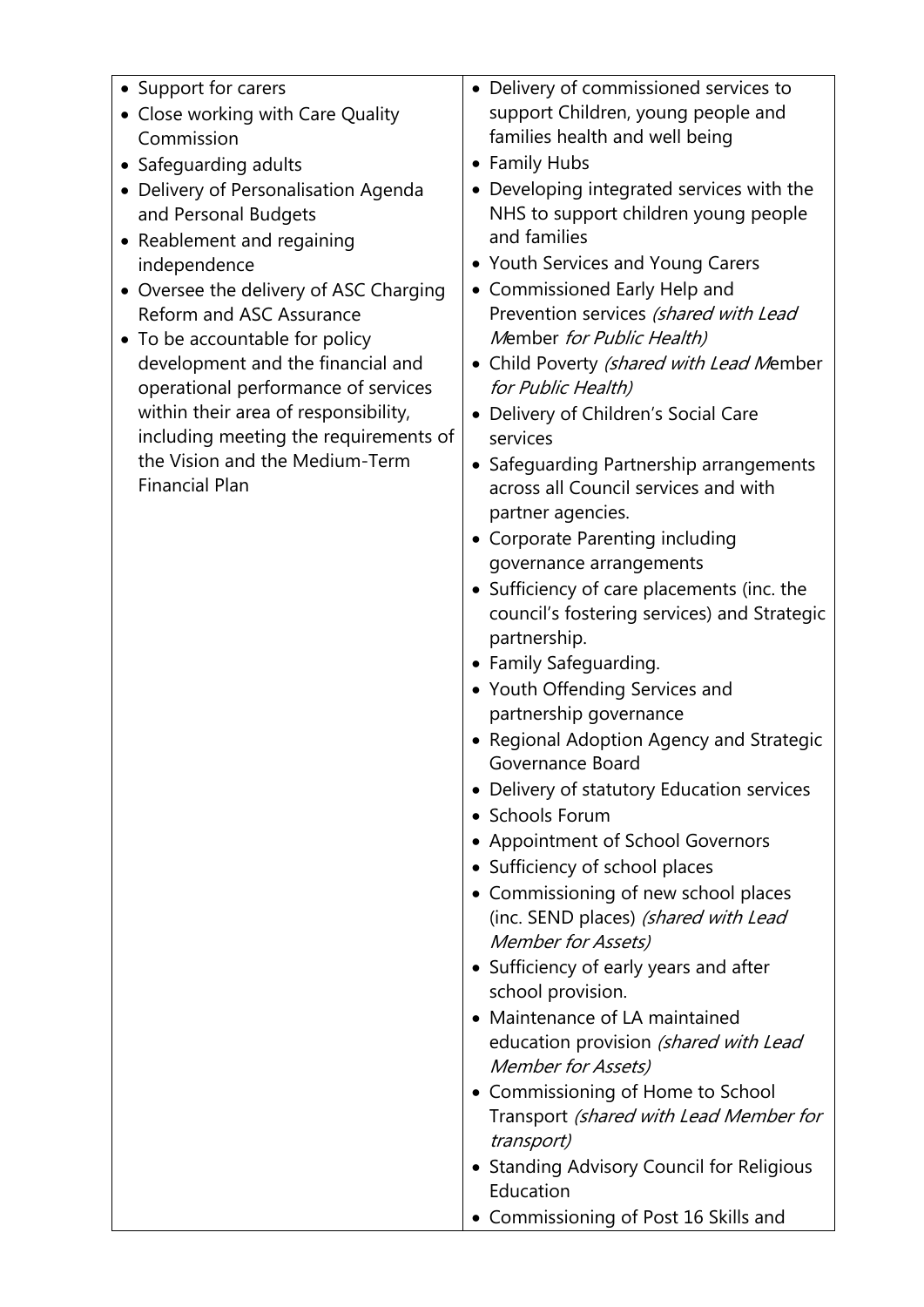| addressing NEETs.<br>• New Academies and Academy<br>conversions<br>• Support Services for Education<br>• Delivery of Children's Inclusion services<br>• Written Statement of Action in relation<br>to Somerset SEND services<br>• Virtual School for Children Looked After<br>and governing body<br>• Education Safeguarding<br>• To be accountable for policy<br>development and the financial and<br>operational performance of services<br>within their area of responsibility<br>including meeting the requirements of |
|----------------------------------------------------------------------------------------------------------------------------------------------------------------------------------------------------------------------------------------------------------------------------------------------------------------------------------------------------------------------------------------------------------------------------------------------------------------------------------------------------------------------------|
| the Vision and the Medium-Term<br><b>Financial Plan</b>                                                                                                                                                                                                                                                                                                                                                                                                                                                                    |

| <b>Lead Member for Development and</b><br><b>Assets:</b><br><b>Cllr Ros Wyke</b> | <b>Lead Member for Transport and</b><br>Digital:<br><b>Cllr Mike Rigby</b> |
|----------------------------------------------------------------------------------|----------------------------------------------------------------------------|
| Lead Member for:                                                                 | Lead Member for:                                                           |
| • Strategic planning, Planning Policy &<br><b>Planning Control</b>               | • Improving infrastructure- road, rail,<br>technology                      |
| • Asset and property use and                                                     | • Public Transport & Highways                                              |
| rationalisation                                                                  | • Traffic Management                                                       |
| • To be accountable for policy                                                   | • Transporting Somerset                                                    |
| development and the financial and                                                | • Highway maintenance                                                      |
| operational performance of services                                              | • Area Highways services                                                   |
| within their area of responsibility,                                             | • Parking Services and Civil Parking                                       |
| including meeting the requirements of                                            | Enforcement                                                                |
| the Vision and the Medium-Term<br><b>Financial Plan</b>                          | • Road Safety Policy (including Road<br>Safety Partnership)                |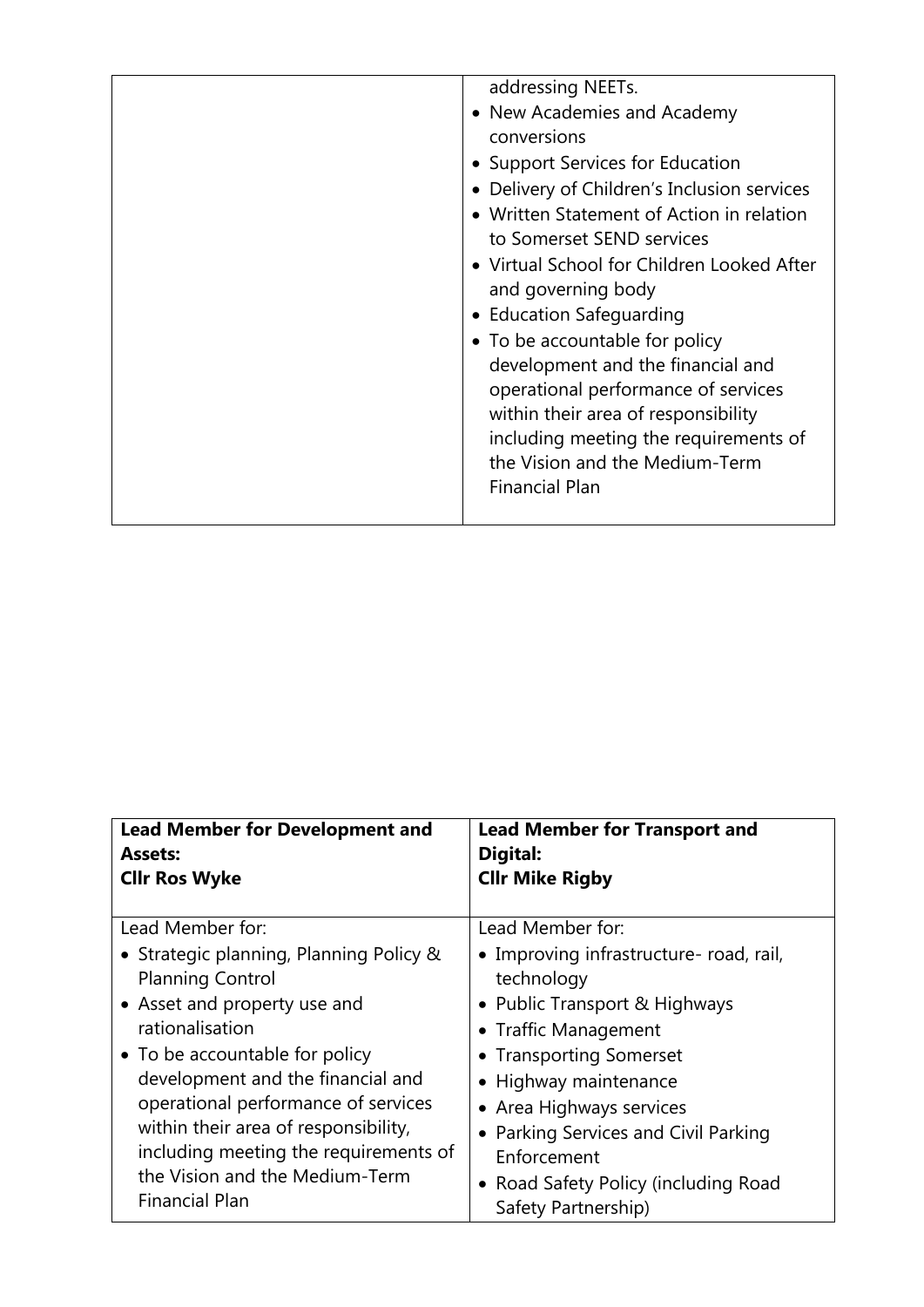| • Transport Policy                                                          |
|-----------------------------------------------------------------------------|
| • Highway Assets and Improvements                                           |
| • Highways & Transport contract                                             |
| management                                                                  |
| • Traffic & Transport Development                                           |
| • Highways Lighting                                                         |
| • Highways Development Control                                              |
| • Engineering Design & Programmes                                           |
| • Technology (ICT) Policy and Strategy                                      |
| • Information Governance                                                    |
| • Internal business development and                                         |
| innovation                                                                  |
| • Technology and Strategic Business                                         |
| Architecture                                                                |
| • To be accountable for policy                                              |
| development and the financial and                                           |
| operational performance of services<br>within their area of responsibility, |
| including meeting the requirements of                                       |
| the Vision and the Medium-Term                                              |
| <b>Financial Plan</b>                                                       |
|                                                                             |

| <b>Lead Member for Public Health,</b>                                                                                                                                                                                                                                                                                                                                                                                                                                            | <b>Lead Member for Communities:</b>                                                                                                                                                                                                                                                                                                                                                                                |
|----------------------------------------------------------------------------------------------------------------------------------------------------------------------------------------------------------------------------------------------------------------------------------------------------------------------------------------------------------------------------------------------------------------------------------------------------------------------------------|--------------------------------------------------------------------------------------------------------------------------------------------------------------------------------------------------------------------------------------------------------------------------------------------------------------------------------------------------------------------------------------------------------------------|
| <b>Equalities and Diversity:</b><br><b>Cllr Adam Dance</b>                                                                                                                                                                                                                                                                                                                                                                                                                       | <b>Cllr Federica Smith-Roberts</b>                                                                                                                                                                                                                                                                                                                                                                                 |
| Lead Member for Public Health and<br>Health & Well-Being<br>• Lead member for equalities and<br>diversity<br>• Lead Member for tackling health and<br>social inequalities<br>• Maintaining links with a wide range of<br>stakeholders including health and the<br>voluntary and community sector<br>• Deliver the Somerset vision for health<br>and wellbeing through implementation<br>of the Somerset Improving Lives<br>Strategy<br>• Deliver integrated services with health | • Lead member for customers and<br>communities<br>• Consultation and engagement<br>• Lead member for encouraging<br>participation, volunteering and<br>community self-help<br>• Responsibility for Town Funds<br>• Libraries, culture and heritage<br>• Trading Standards<br>• Leisure commissioning<br>• Town and Parish Councils<br>• Traded Services - such as registration<br>services and scientific services |
|                                                                                                                                                                                                                                                                                                                                                                                                                                                                                  |                                                                                                                                                                                                                                                                                                                                                                                                                    |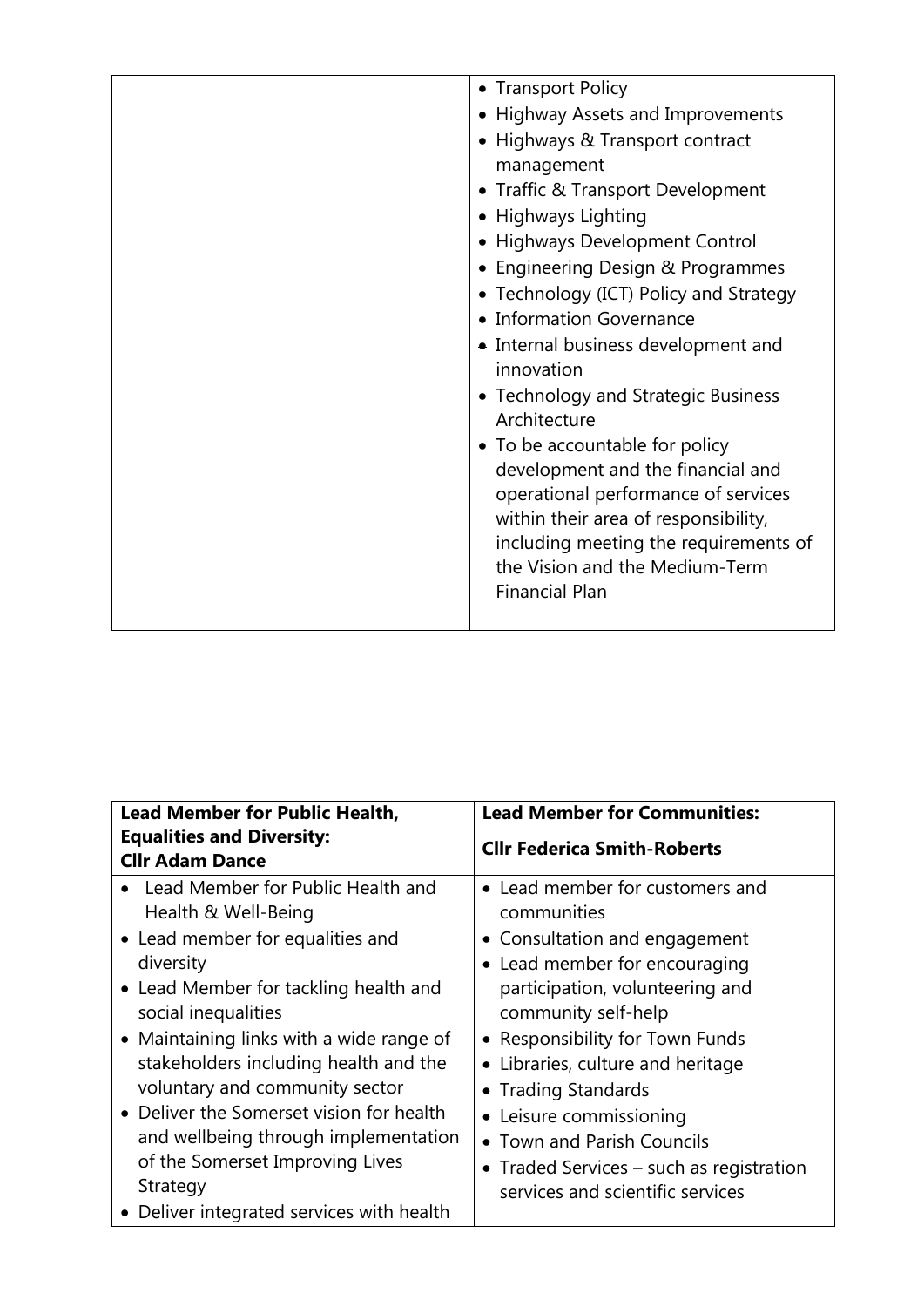| and the voluntary sector<br>Public health programmes including<br>obesity, support to stop smoking,<br>physical activity, drug and alcohol<br>services, sexual health, public health<br>nursing and mental health and<br>wellbeing<br>• Community Safety, Prevent and<br>Refugee/Asylum resettlement<br>• Volunteering<br>• Health protection arrangements at a<br>local level<br>• Public health intelligence at local level<br>feeding into population health<br>management<br>Improving the health of the local<br>population<br>• To be accountable for policy<br>development and the financial and<br>operational performance of services<br>within their area of responsibility,<br>including meeting the requirements of<br>the Vision and the Medium-Term<br><b>Financial Plan</b> | • Civil contingencies and the Council's<br>response to emergencies<br>Development of Local Community<br>$\bullet$<br>Networks (shared with Lead Member<br>for LGR and Prosperity)<br>Customer services and access channels<br>• Customer insight, research and<br>evidence<br>Information and Communications<br>• To be accountable for policy<br>development and the financial and<br>operational performance of services<br>within their area of responsibility,<br>including meeting the requirements of<br>the Vision and the Medium-Term<br><b>Financial Plan</b> |
|--------------------------------------------------------------------------------------------------------------------------------------------------------------------------------------------------------------------------------------------------------------------------------------------------------------------------------------------------------------------------------------------------------------------------------------------------------------------------------------------------------------------------------------------------------------------------------------------------------------------------------------------------------------------------------------------------------------------------------------------------------------------------------------------|------------------------------------------------------------------------------------------------------------------------------------------------------------------------------------------------------------------------------------------------------------------------------------------------------------------------------------------------------------------------------------------------------------------------------------------------------------------------------------------------------------------------------------------------------------------------|
|--------------------------------------------------------------------------------------------------------------------------------------------------------------------------------------------------------------------------------------------------------------------------------------------------------------------------------------------------------------------------------------------------------------------------------------------------------------------------------------------------------------------------------------------------------------------------------------------------------------------------------------------------------------------------------------------------------------------------------------------------------------------------------------------|------------------------------------------------------------------------------------------------------------------------------------------------------------------------------------------------------------------------------------------------------------------------------------------------------------------------------------------------------------------------------------------------------------------------------------------------------------------------------------------------------------------------------------------------------------------------|

| <b>Lead Member for Local Government</b>    | <b>Lead Member for the Environment</b> |
|--------------------------------------------|----------------------------------------|
| <b>Reorganisation and Prosperity:</b>      | and Climate Change:                    |
| <b>Cllr Val Keitch</b>                     | <b>Cllr Sarah Dyke</b>                 |
| • Lead member for Local Government         | • Lead member for Climate Change and   |
| Reorganisation including any associated    | the Climate Emergency Strategy         |
| transitional and change programmes         | • Lead Member for Low Carbon           |
| • Lead Member for Economic                 | Economy                                |
| Development & Tourism                      | • Reduce waste and help residents      |
| • Capturing the benefits of new nuclear    | recycle more                           |
| and other energy investments (including    | • Minerals and Waste Policy            |
| Hinkley Programme)                         | • Rights of Way                        |
| • Encouraging inward investment and        | • Countryside Management               |
| support for existing businesses            | • Flood, water and coastal management  |
| • Improving skills, particularly for those | • Reduce Council's carbon footprint    |
| furthest from employment to deliver        | • To be accountable for policy         |
| inclusive growth                           | development and the financial and      |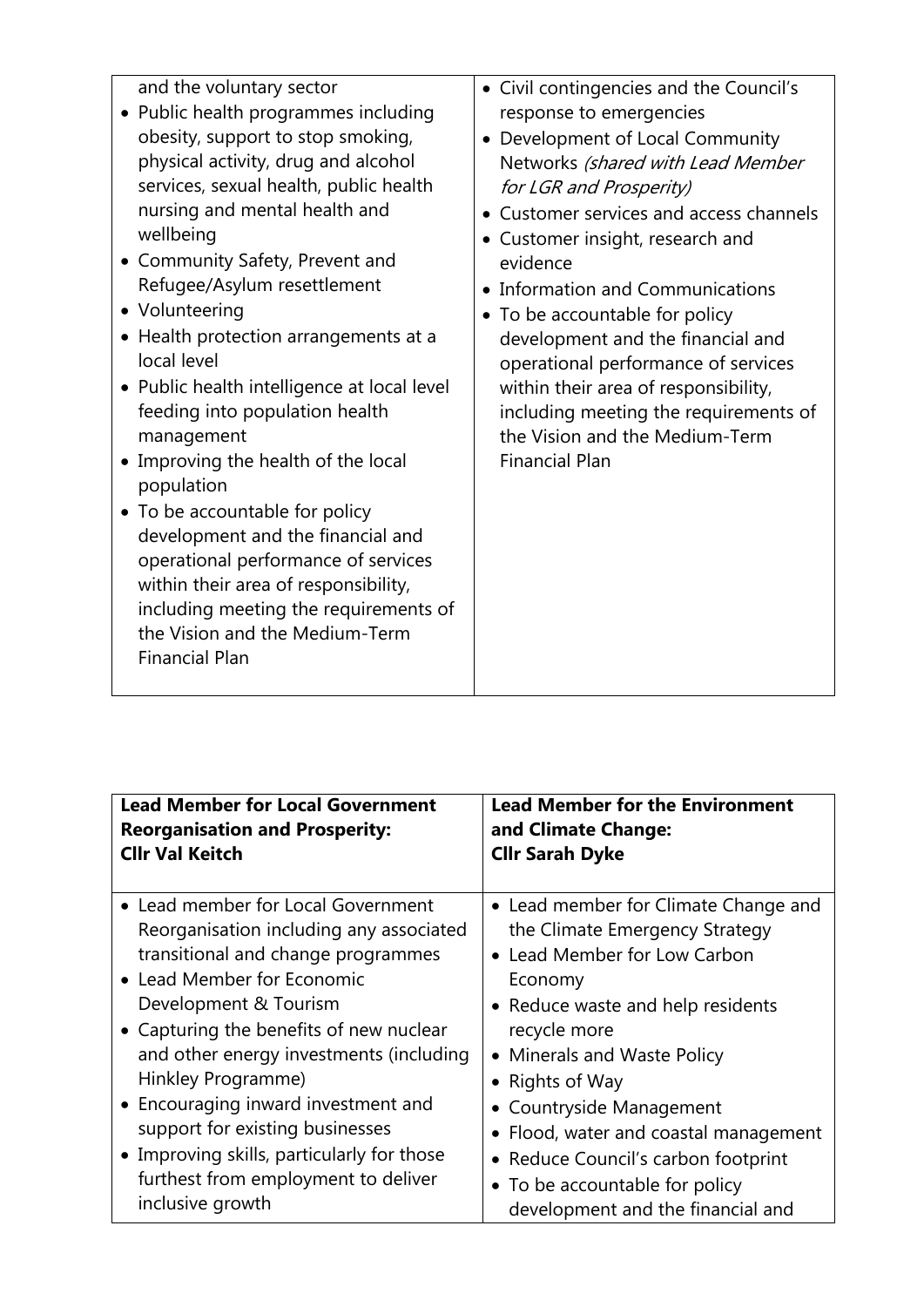| • External business development and<br>innovation<br>• Improving young people's prospects and<br>skills (shared with Lead Member for<br>Children & Families)<br>• To be accountable for policy<br>development and the financial and<br>operational performance of services<br>within their area of responsibility,<br>including meeting the requirements of<br>the Vision and the Medium Term<br><b>Financial Plan</b> | operational performance of services<br>within their area of responsibility,<br>including meeting the requirements of<br>the Vision and the Medium-Term<br><b>Financial Plan</b> |
|------------------------------------------------------------------------------------------------------------------------------------------------------------------------------------------------------------------------------------------------------------------------------------------------------------------------------------------------------------------------------------------------------------------------|---------------------------------------------------------------------------------------------------------------------------------------------------------------------------------|
|------------------------------------------------------------------------------------------------------------------------------------------------------------------------------------------------------------------------------------------------------------------------------------------------------------------------------------------------------------------------------------------------------------------------|---------------------------------------------------------------------------------------------------------------------------------------------------------------------------------|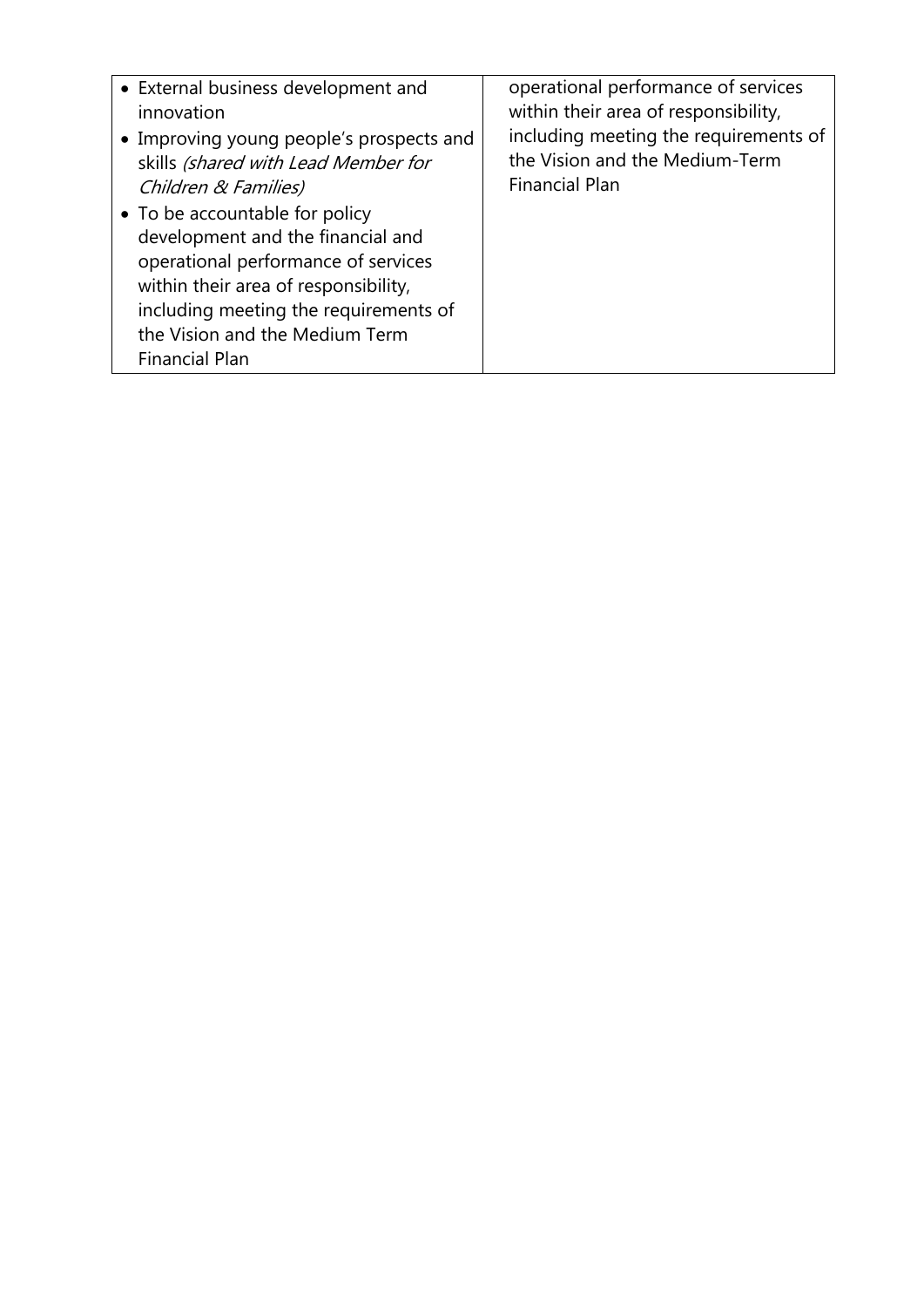## **Appendix B**

### **Associate Lead Member Appointments**

- Associate Lead Member for Governance and Communications Derek Perry
- Associate Lead Member for Finance Peter Seib
- Associate Lead Member for Education Caroline Ellis
- Associate Lead Member for Public Health Ross Henley
- Associate Lead Member for Adults Mike Stanton
- Associate Lead Member for Economic Development and Inward Investment David Woan
- Associate Lead Member for Development and Assets Sarah Wakefield
- Associate Lead Member for Communities Nicola Clark
- Associate Lead Member for Environment & Climate Change Dixie Darch
- Associate Lead Member for Transport & Digital Mike Hewitson

#### *Purpose and Key Responsibilities*

Associate Lead Members are appointed by the Leader of the Council. Their titles and functions are also agreed by the Leader. Their primary role is to provide advice, policy development and support to their Lead Member.

Associate Lead Members will be allocated specific service areas to lead and advise the Executive and relevant Lead Member. They are not able to take decisions. They will:

- 1. Support their relevant Lead Member to provide clear political leadership both within and outside of the County Council in order to help advance and deliver the Council's priorities and key outcomes
- 2. Focus on information gathering and understanding key policy / service delivery in their areas of responsibility
- 3. Assist with the development of options and policies for consideration by the Executive and relevant Lead Member taking into account national policies and local circumstances
- 4. Brief and make recommendations to Executive and their relevant Lead Members and others on relevant issues in relation to policy and strategy development, service improvement or changes and decision making.
- 5. Represent or deputise for their relevant Lead Member at meetings or events as necessary.
- 6. Promote and support good governance of the Council and its business.
- 7. Keep other Members of Council informed about their activities,
- 8. Maintain effective working relationships with Senior Leadership Team officers and other Officers.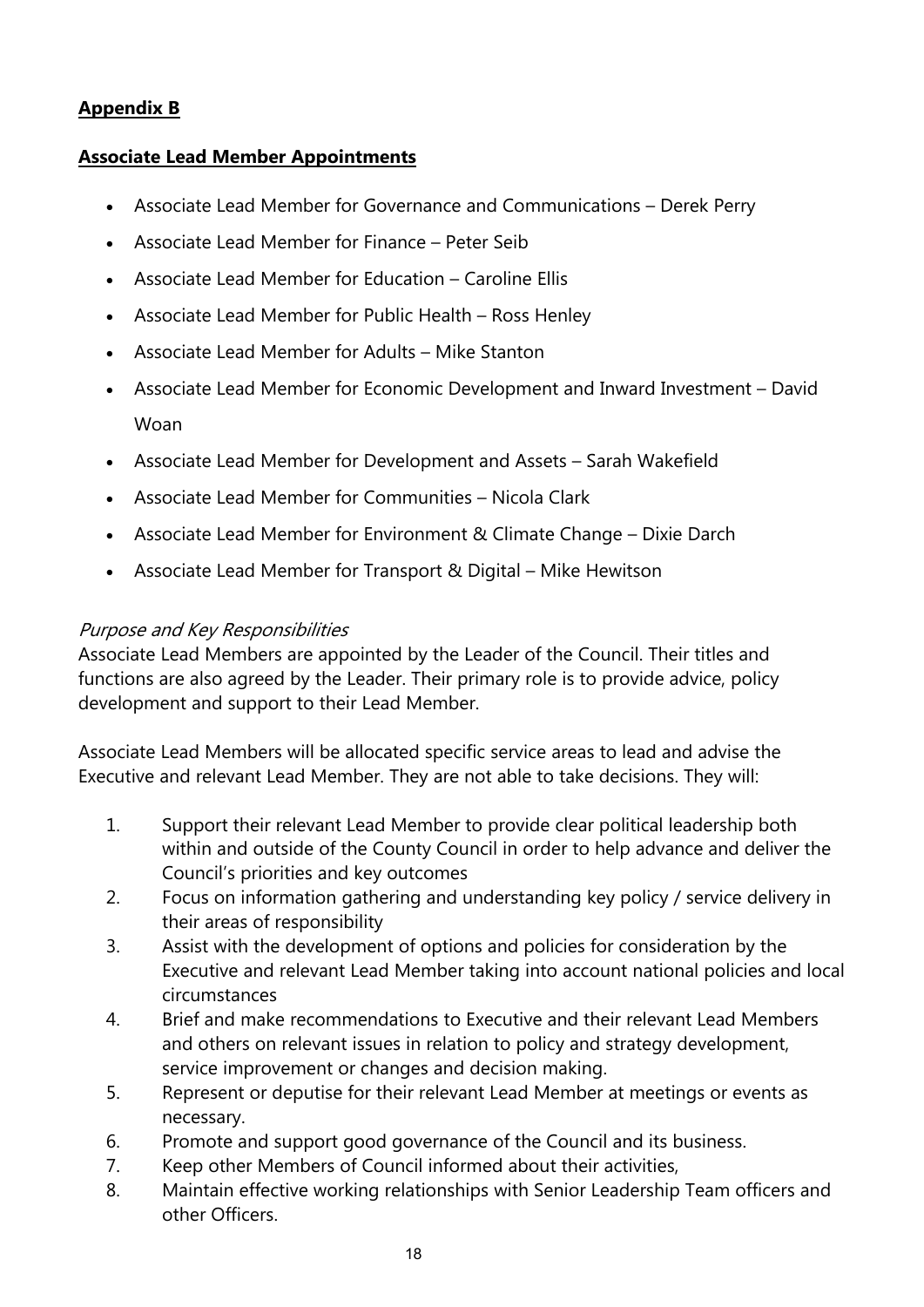- 9. Create and maintain effective relationships with partners and organisations to deliver the Council's priorities
- 10. Be accountable to their relevant Lead Member, and ultimately the Leader of the Council, for the development and delivery of policies and strategies to meet the outcomes required by the Council and the Executive.
- 11. Be accountable to their relevant Lead Member for supporting the commissioning and delivery of services to meet the outcomes required by the Council and the Executive. This includes supporting the delivery of County Plan priorities and Medium Term Financial Plan savings
- 12. Play a key role in supporting transformational programmes within their areas of responsibility
- 13. Play a key role in the delivery of specific projects within their areas of responsibility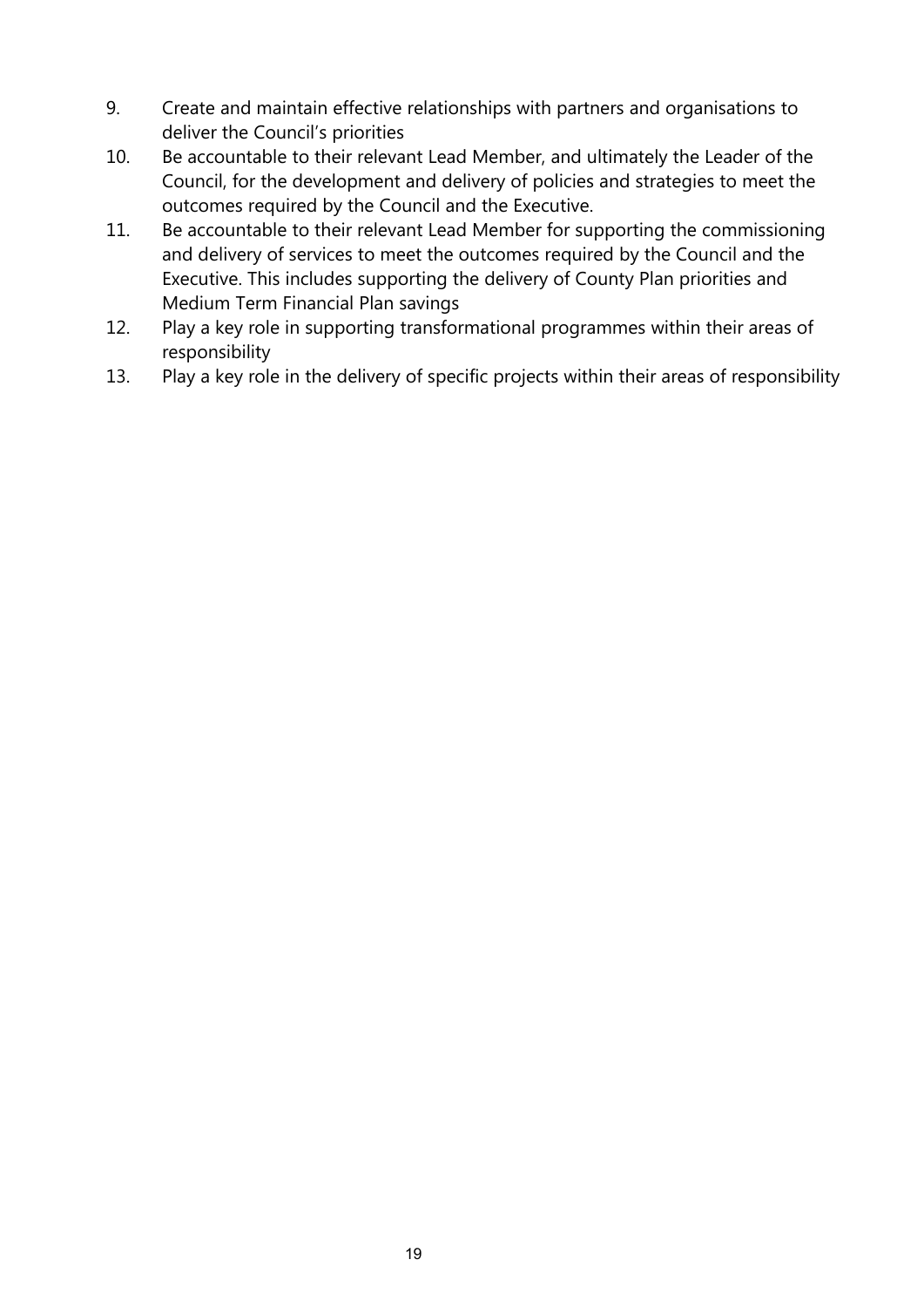## **Appendix C**

# **Leader's Appointments to internal, partnerships and outside bodies**

| Name of body                         | <b>Member representatives (until</b>  |
|--------------------------------------|---------------------------------------|
|                                      | inaugural AGM of the new Somerset     |
|                                      | Council)                              |
| Avon and Somerset Police and         | <b>Heather Shearer</b>                |
| Crime Panel                          |                                       |
| Somerset Health & Well-Being         | Tessa Munt (Vice Chair)               |
| Board (5)                            | <b>Adam Dance</b>                     |
|                                      | <b>Heather Shearer</b>                |
|                                      | (Note – Opposition appointments to be |
|                                      | confirmed)                            |
| Somerset Waste Board (2 -            | Sarah Dyke                            |
| including relevant Cabinet           | <b>Federica Smith-Roberts</b>         |
| member)                              |                                       |
| Blackdown Hills Partnership          | Ross Henley                           |
| <b>Management Group</b>              |                                       |
| The Brewhouse                        | <b>Caroline Ellis</b>                 |
| Carbon Management Board              | Sarah Dyke                            |
| <b>Chard Regeneration Scheme</b>     | Jenny Kenton                          |
| Project Board                        |                                       |
| Children and Young People's          | <b>Caroline Ellis</b>                 |
| Mental Health and Psychological      |                                       |
| <b>Wellbeing Group</b>               |                                       |
| Citizens Advice Bureau /             | <b>Jeny Snell</b>                     |
| <b>Community Information Bureau</b>  | Dawn Johnson                          |
| <b>Connecting Devon and Somerset</b> | Mike Rigby                            |
| (Broadband)                          |                                       |
| Devon and Somerset Trading           | <b>Federica Smith-Roberts</b>         |
| <b>Standards Service Panel</b>       |                                       |
| Devon and the Severn Inshore         | Mike Murphy                           |
| <b>Fisheries and Conservation</b>    |                                       |
| Authority                            |                                       |
| <b>Friends of Brides Mount</b>       | Liz Leyshon                           |
| Glastonbury Tribunal Ltd             | Liz Leyshon                           |
| Heart of the South West Joint        | To be confirmed                       |
| Committee                            |                                       |
| Heart of the South West Local        | David Woan                            |
| Enterprise Partnership Board         |                                       |
| Heart of the South West LEP Local    | Mike Rigby                            |
| <b>Transport Board</b>               |                                       |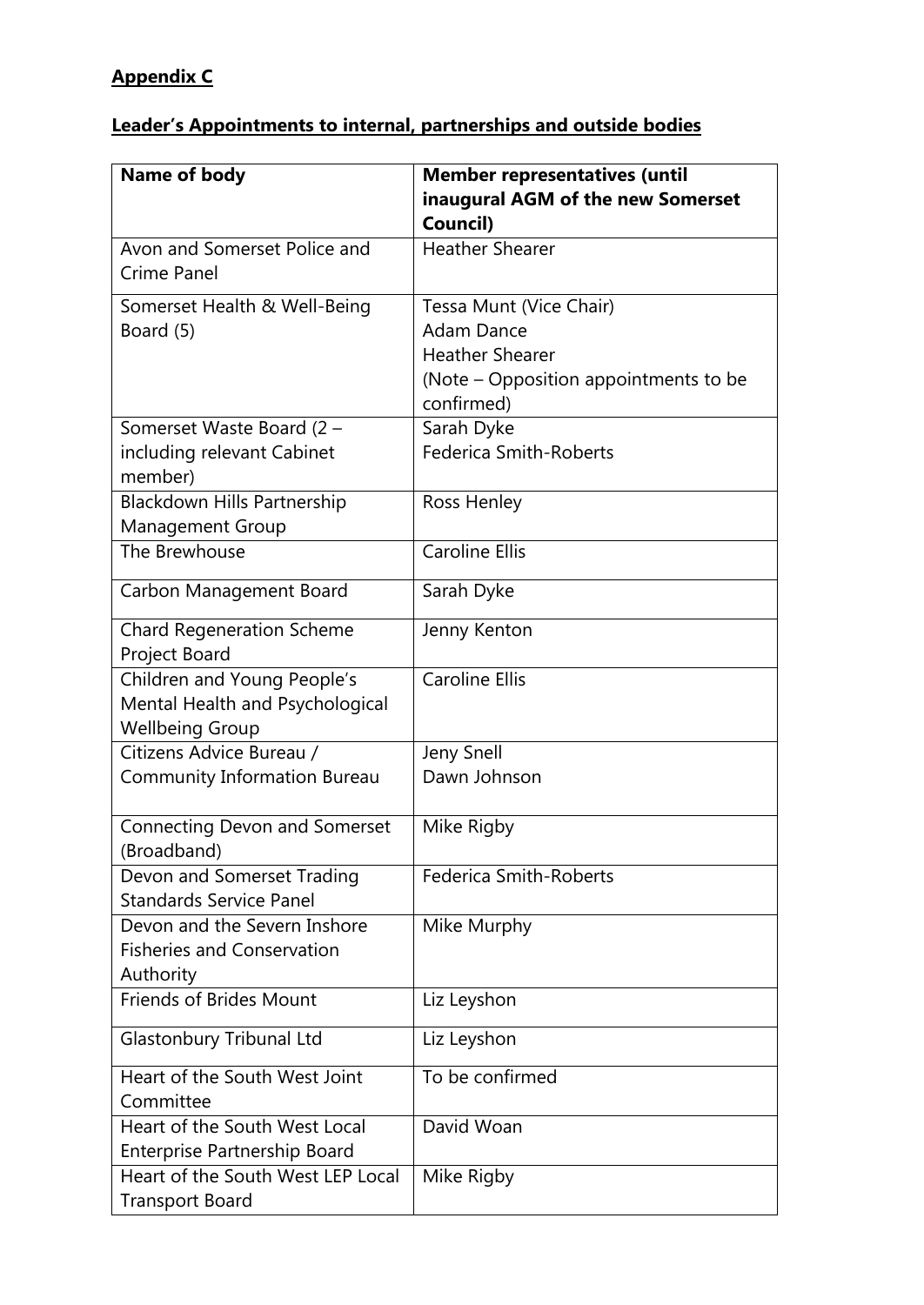| Henry Leigh Trust                                                                                                         | To be confirmed                                                                              |
|---------------------------------------------------------------------------------------------------------------------------|----------------------------------------------------------------------------------------------|
| Hinkley Point Stakeholders Group                                                                                          | <b>Mike Caswell</b>                                                                          |
|                                                                                                                           | <b>Hugh Davies</b>                                                                           |
| Hinkley Point Strategic Delivery<br>Forum                                                                                 | David Woan                                                                                   |
| John Nowes Education Foundation                                                                                           | Evie Potts-Jones                                                                             |
| Joint Committee of England and<br>Wales for the civil enforcement of<br>Parking and Traffic Regulations<br>Outside London | Mike Rigby                                                                                   |
| Joint Committee of England and<br>Wales for the civil enforcement of<br><b>Bus Lanes Outside London</b>                   | Mike Rigby                                                                                   |
| <b>Local Government Association</b><br><b>General Assembly</b>                                                            | <b>Bill Revans</b><br>David Fothergill<br>Mike Rigby<br><b>Tessa Munt</b>                    |
| Local Government Association,<br>Innovation and Improvement<br>board                                                      | Mike Rigby                                                                                   |
| Local Government Association,<br>Peoples and Places board                                                                 | <b>Tessa Munt</b>                                                                            |
| Local Government Association -<br><b>Fire Service Forum</b>                                                               | <b>Simon Coles</b>                                                                           |
| Local Liaison Group for Quarries in<br>East Mendip                                                                        | Adam Boyden                                                                                  |
| Mendip Hills AONB Partnership<br>Committee                                                                                | Pauline Ham                                                                                  |
| Mendip Quarries Advisory Group                                                                                            | Philip Ham<br><b>Matt Martin</b><br><b>Tony Robbins</b><br><b>Edric Hobbs</b><br>Adam Boyden |
| North Somerset Heritage Panel                                                                                             | Mike Murphy                                                                                  |
| Peninsula Transport Board                                                                                                 | Mike Rigby                                                                                   |
| <b>Planning Obligations Board</b><br>(Hinkley Point C)                                                                    | Mike Rigby                                                                                   |
| Quantock Hills Joint Advisory<br>Committee                                                                                | <b>Andy Sully</b><br>Lee Baker                                                               |
| Safer Somerset Partnership                                                                                                | To be confirmed                                                                              |
| Salisbury to Exeter Lineside<br><b>Consortium of Local Authorities</b>                                                    | Derek Perry                                                                                  |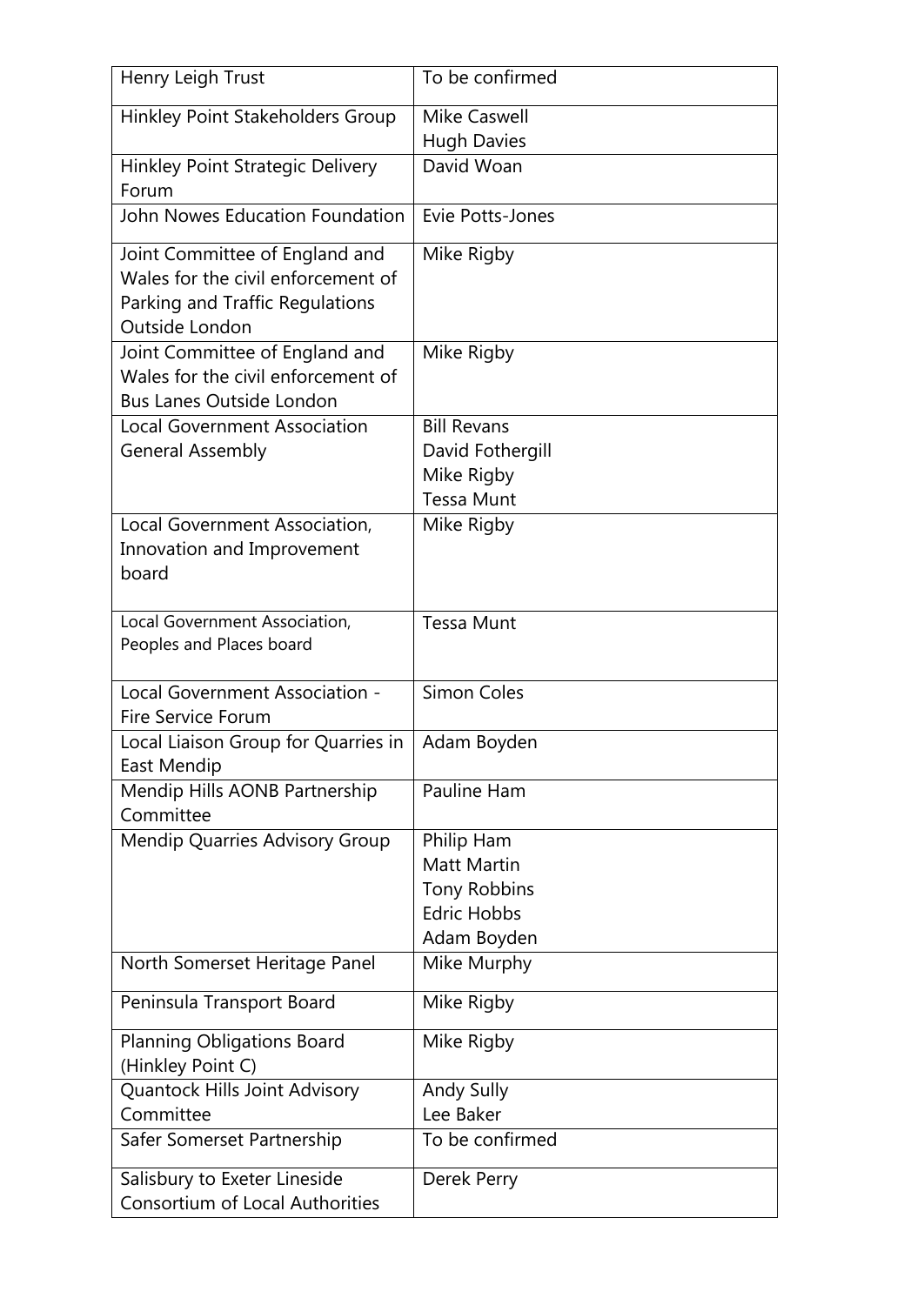| Smokefree Somerset Alliance                                                       | <b>Adam Dance</b>                   |
|-----------------------------------------------------------------------------------|-------------------------------------|
| Severn Estuary Partnership                                                        | Mike Murphy                         |
| Somerset Archaeological and<br><b>National History Society</b>                    | Ros Wyke                            |
| Somerset Community Foundation<br>- Hinkley Point C Community<br><b>Fund Panel</b> | Mike Murphy                         |
| Somerset Employment Skills<br><b>Steering Group</b>                               | <b>Caroline Ellis</b>               |
| Somerset Growth Board                                                             | David Woan                          |
| Somerset Rivers Authority Board                                                   | Mike Stanton                        |
| HeaSomerset Smokefree Alliance                                                    | <b>Adam Dance</b>                   |
| Somerset Leaders' and Chief<br>Executives' Group                                  | <b>Bill Revans</b>                  |
| Somerset Local Access Forum                                                       | <b>Edric Hobbs</b>                  |
| Somerset Local Nature Partnership                                                 | Sarah Dyke                          |
| Somerset Outdoor and Residential<br>Learning Advisory Group                       | <b>Caroline Ellis</b>               |
| <b>Somerset Rivers Authority</b>                                                  | <b>Mike Stanton</b>                 |
| <b>Somerset Safeguarding Adults</b><br><b>Board</b>                               | <b>Heather Shearer</b>              |
| Somerset Safeguarding Children<br>Partnership                                     | <b>Tessa Munt</b>                   |
| Somerset Schools Forum                                                            | <b>Caroline Ellis</b>               |
| Somerset Social Enterprise Loans<br><b>Fund Panel</b>                             | <b>Simon Carswell</b><br>Fran Smith |
| Somerset Water Management<br>Partnership                                          | <b>Matt Martin</b>                  |
| South West Audit Partnership<br><b>Members Board</b>                              | Dean Ruddle                         |
| South West Heritage Trust                                                         | <b>Andy Sully</b><br>Ros Wyke       |
| South West Councils Employers<br>Panel (SW Provincial Council)                    | Liz Leyshon                         |
| <b>Standing Advisory Council for</b>                                              | <b>Caroline Ellis</b>               |
| Religious Education                                                               | Tim Kerley<br>Hazel Prior-Sankey    |
| <b>Taunton and Somerset NHS</b><br><b>Foundation Trust</b>                        | Ross Heley                          |
| <b>Visit Somerset</b>                                                             | <b>Marcus Karvis</b>                |
| <b>Walpole Liaison Group</b>                                                      | Mark Healey                         |